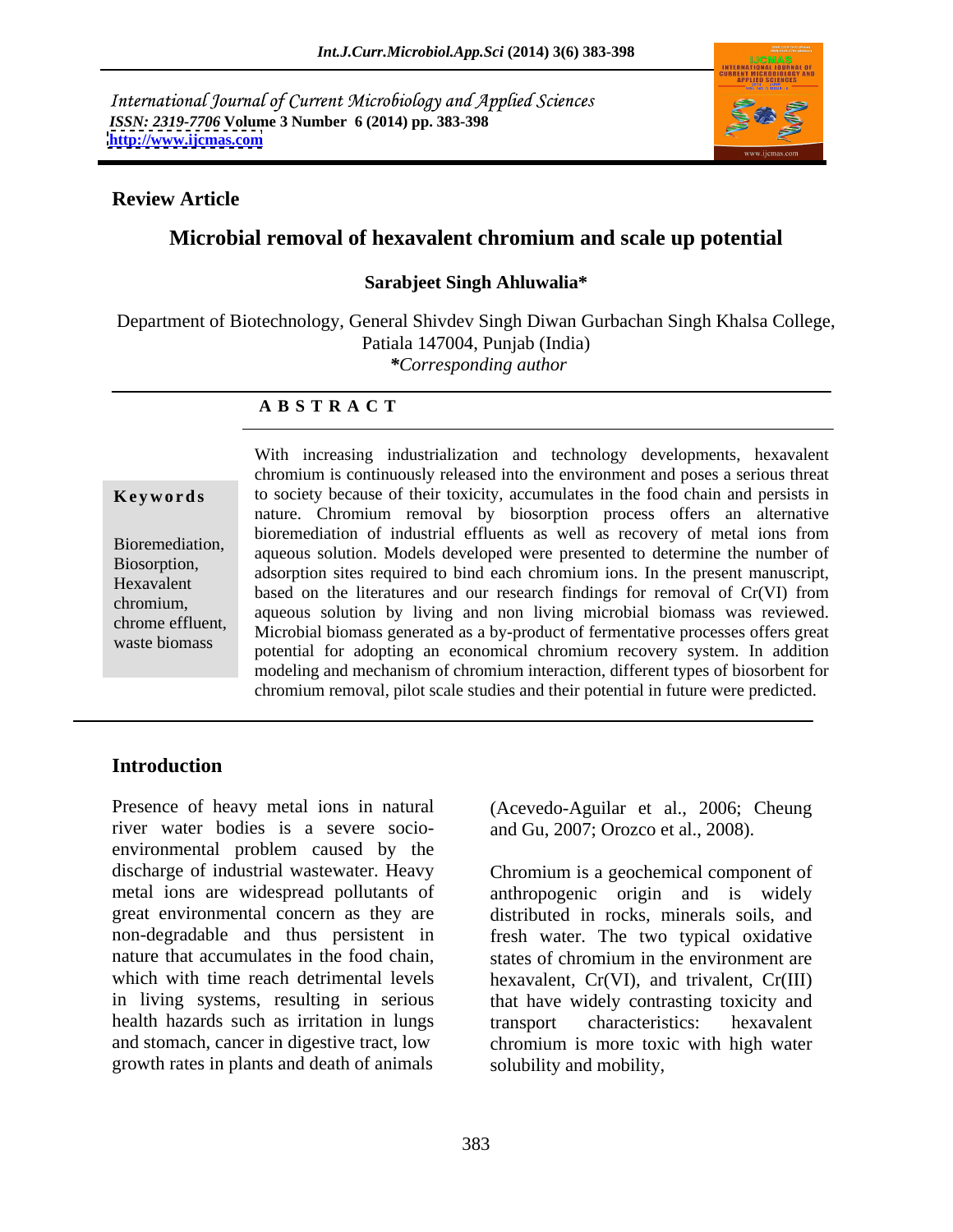while trivalent chromium is less soluble in wastewater ranges from 0.5 to 270 mg/L; water, less mobile and harmful the tolerance limit of Cr(VI) for discharge (Chojnacka, 2010). Nutritionally, Cr(III) is into inland surface water is 0.1 mg/L and an essential component of a balanced in potable water is 0.05 mg/L. Keeping in human and animal diet for preventing mind, the toxic effects of chromium and adverse effects in the metabolism of International Standard for disposal of glucose and lipids. Although Cr(III) in small amount is an important nutrient minimize the total chromium level in needed by the body, swallowing large wastewater. It may also be possible to amounts of Cr(III) may also cause health minimize the toxic Cr(VI) level by problems e.g. lung cancer (Costa, 2003) birth defects and the decrease of is almost non-toxic and even an essential reproductive health (Marsh and trace element for growth. Therefore, the Mclnerney, 2001). This metal may cause removal of Cr(VI) from wastewater prior death in animals and humans, if ingested to its discharge into natural water systems, in high doses. Hexavalent chromium is a adjoining land masses and sewer systems, potent, extremely toxic and is associated requires serious and immediate attention. with abnormal enzyme activities altered An additional problem is constituted by blood chemistry, lowered resistance to growing costs of their storage, dump pathogenic organism, behavioral preservation and transport of waste. modifications, osmo-regulatory upset, species diversity indices and inhibition of removal of hexavalent chromium from exposure to chromium compounds include also ineffective at lower metal ingestion of food and water, inhalation of concentration in large volume of

environmental pollutant in nature and is frequently present in wastewater from environmental and public health problems 2009). Its concentrations in industrial

mind, the toxic effects of chromium and waste, the concerned industries must minimize the total chromium level in transferring it to its trivalent form, which

alternations in populations structure and Conventional physic-chemical methods for photosynthesis (Cheung and Gu, 2007; wastewater, including ion exchange resins, Kumar et al., 2008; Sethuraman and reverse osmosis, reduction, coagulation Balasubramanian, 2010). Routes of human and precipitation are highly expensive and airborne particulates and contact with wastewater. In addition, these processes numerous manufactured items containing require huge quantities of chemicals that chromium compounds. Generally, when generate enormous quantity of toxic administered orally to animals in food or chemical sludge; disposal of resultant water. creates secondary pollution. removal of hexavalent chromium from also ineffective at lower metal concentration in large volume of

Chromium is one of the major available Environmental friendly processes need to various industrial units such as products (Vieira and Volesky, 2000; Wang electroplating, leather tanning, metal and Chen, 2009; Ahmad et al., 2010). finishing, cement, mining, dyeing, fertilizer, photography, printed circuit attractive in comparison to physic board and chromate manufacturing chemical methods for Cr(VI) removal industries that causes severe because they are less expensive and highly (Demirbas et al., 2004; Quintelas et al., concentrations (Gravrilescu, 2004; Cheung be developed to clean up the environment without generating harmful waste by- Bioremediation processes are very efficient even at low heavy metal and Gu, 2007; Chojnacka, 2010;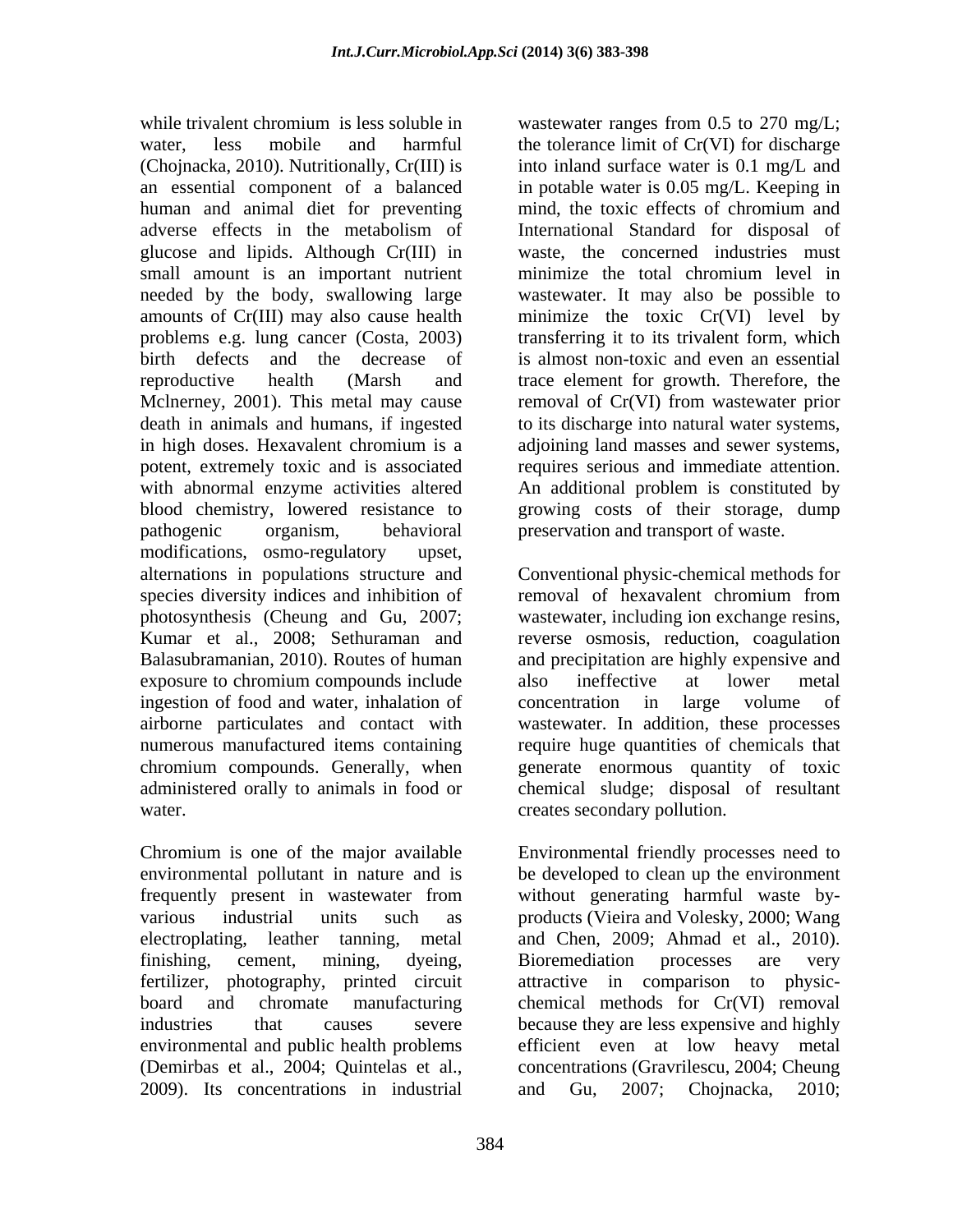Ahluwalia, 2012). Biological treatment the solution at equilibrium (Gravrilescu, stimulates great interest because of their 2004; Chojnacka, 2010). In biosorption, lower impact on the environment as the chromium ions adsorbed at the surface opposed to chemical treatment. Recent studies had shown that certain species of represented by conventional isotherms. An bacteria are capable of transforming hexavalent chromium form into trivalent Freundlich isotherms models on the chromium form that is much less toxic, experimental data (Ahluwalia and Goyal, less mobile and is available for biological uptake. Microbes may protect themselves mechanism by which microbes accumulate from toxic substances in the environment Cr(VI) is crucial to the development of by transforming toxic compounds through microbial processes for concentration, oxidation, reduction or methylation into more volatile, less toxic or readily solution. Metabolism-independent metal precipitating forms (Gadd, 1990; Volesky binding to the cell walls and external and Schiewer, 2000; Quintelas et al., 2009; surfaces is the only mechanism present in Ahmad et al., 2010). The aim of this paper is to present the state of the art of chromium biosorption investigation and to removal, pilot scale studies and their

Models have an important role in very quick and the equilibrium is reached 2007). Chromium biosorption by are critical in optimizing the use of cell wall. Various polysaccharides, represents the equilibrium distribution of which is the most important parameter for There are some evidence to confirm that between the quantity of adsorbate and

the chromium ions adsorbed at the surface of microbial cell wall and could be well attempt was made to test for Langmuir and 2010). The understanding of the removal and recovery from aqueous the case of non living biomass.

compare the results found in the literature. essentially involves adsorption process Chromium biosorption, modeling and such as physical, chemical and ionic mechanism of chromium interaction, adsorption. A variety of ligands located on different types of biosorbent for chromium the fungal cell walls are known to be potential in future were predicted. carboxyl, amine, hydroxyl, phosphate and technology transfer from a laboratory to charged reaction sites on the cell surface industrial scale. The biosorption process is (Gupta et al., 2000; Ahluwalia and Goyal, within few minutes. Biosorption isotherms microbial biomass mainly depend on the are important for the description of how components on the cell, especially through biosorbate interacts with a biosorbent and cell surface and the spatial structure of the biosorbent. Adsorption isotherm including cellulose, chitin, alginate and chromium ions between the aqueous and cell walls, have been proved to play a very solid phases, when the concentration important role in chromium binding. Some increases. Isotherm studies provide functional groups have been found to bind information on the capacity of biosorbent, metal ions, especially carboxyl group. a sorption system. Sorption isotherms are the O-, N-, S-, or P-containing groups characterized by certain constants and participate directly in binding a certain describe the mathematical relationship metals (Ahluwalia and Goyal, 2007; concentration of adsorbate remaining in Schiewer, 2000; Gupta et al., 2000;Metabolism-independent uptake the fungal cell walls are known to be involved in metal chelation. These include sulfahydryl groups. Metal ions can be adsorbed by complexing with negatively 2007). Chromium biosorption by cell wall. Various polysaccharides, including cellulose, chitin, alginate and glycan etc. existed in fungi and/or algal There are some evidence to confirm that 2010). Earlier findings [Volesky and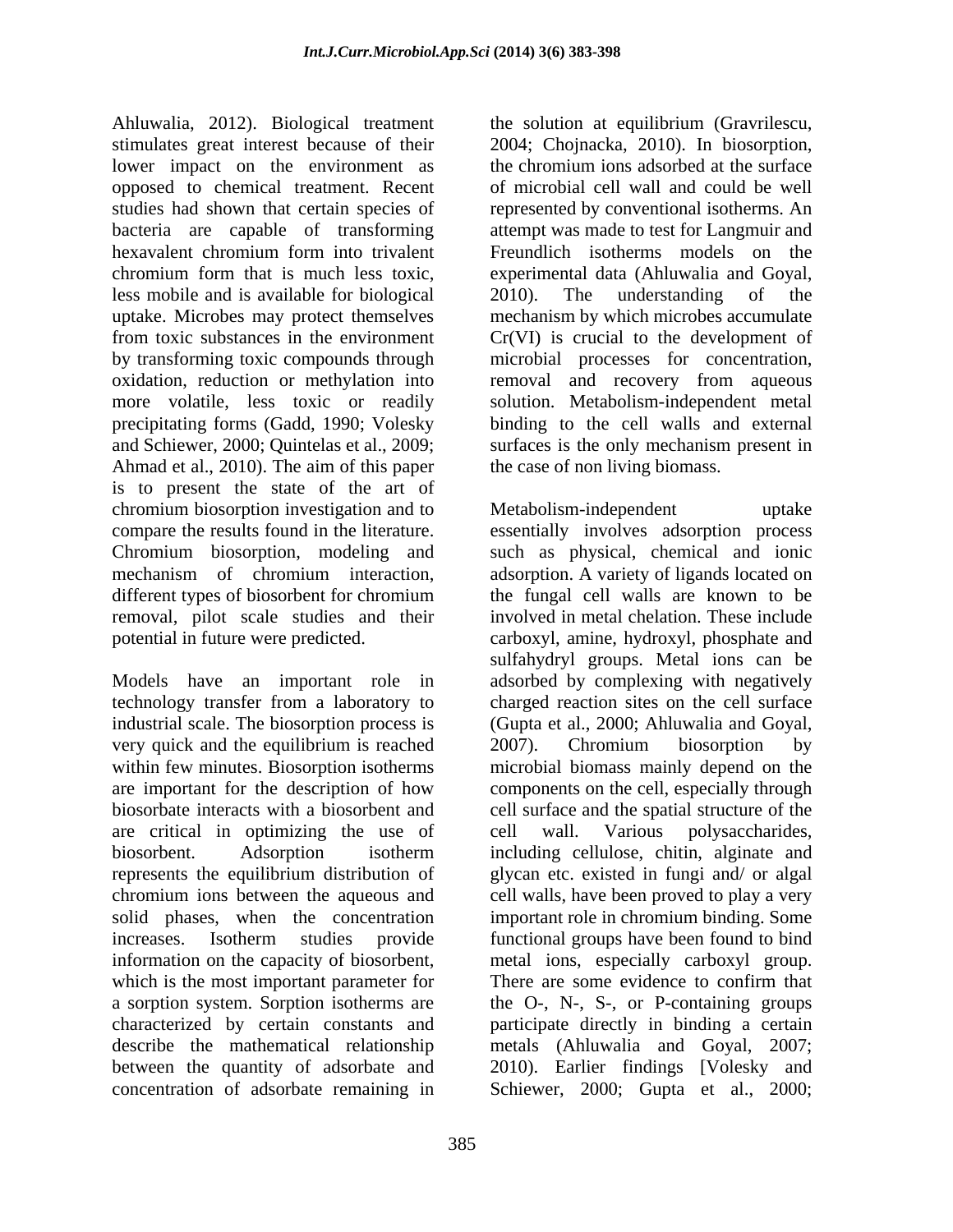Cheung and Gu, 2007; Park et al., 2008; chromium accumulation [Cheung and Gu, Wang and Chen, 2009] revealed that some 2007; Volesky and Schiewer, 2000; functional groups have been found on the surface of biomass, involved in sorption and chelation of a number of bivalent **Removal of hexavalent chromium with** metal cations are polar or anionic in nature **microbial biomass** such as carboxylate, amine, phosphate and hydroxyl groups of polysaccharide to amine, amide and alkane groups

Effect of the contact time on adsorption of microbial biomass are capable of taking up chromium by free and immobilized biomass of *R. arrhizus* was co-related with both physical and chemical sorption actively (bioaccumulation) and/or mechanisms and the first phase of chromium biosorption was attributed to surface adsorption due to the ion exchange between the carboxyl groups of uronic instrumental techniques such as X-ray the biogeochemical cycles. The transform infrared analyses investigated electron microscopy and atomic force such as chromium distribution, the binding ratio of the rate, quantity and specificity of

Ahluwalia and Goyal, 2010].

## **Removal of hexavalent chromium with microbial biomass**

materials of the cell wall. In most of the by microorganisms are gaining much fungi, carboxyl and phosphate groups are attention since these have proven to be involved in chromium binding in addition useful in biotechnological practice. Metal (Ahluwalia and Goyal, 2010). Similarly, environment-friendly alternative of heavy *Rhizopus arrhizus* also contain chitin and metal remediation. Microbial reduction of chitosan in their cell wall, which were also toxic hexavalent chromium has practical involved in chromium adsorption [Bai and importance, because biological strategies Abraham, 1998; Ismael et al., 2004). provide green technology that is cost- Bioremediation of hexavalent chromium uptake by microorganisms is an effective. Both living and non-living metal ions from aqueous solution. Microorganisms take up metal ions either actively (bioaccumulation) and/or passively (biosorption).

# **Removal of Cr(VI) by living biomass**

acid present in the cell structure, which are Many microbes by cellular activities and known as metal sequestering sites. Further their products significantly contribute in absorption fine structure and Fourier physiological states of the organism, age the involvement of carboxyl and amide during their growth and environmental functional groups whereas scanning conditions during the biosorption process microscopy examined accumulation of concentration, and other electron acceptors Cr(III) precipitates on bacterial surfaces. as well as presence of certain co-ions, are Through quantitative analysis of important parameters that affect the Cr(III) in supernatant, cell debris and the addition of biological inhibitors such cytoplasm as 22%, 54% and 24%, respectively (Chen et al., 2012). Hence, chloramphenicol, the loss of Cr(VI) knowledge of the chemical or reduction activity in microbial cells under physiological reactions during the Cr(VI) reducing conditions clearly indicates that uptake might enable specification and Cr(VI) reduction is an enzymatically control of process parameters to increase catalyzed reactions. The efficiency of the biogeochemical cycles. The of the cells, availability of micronutrients pH, temperature, biomass performance of a living biosorbent. With as penicillin, cycloserine, or metal concentration on the biosorbent is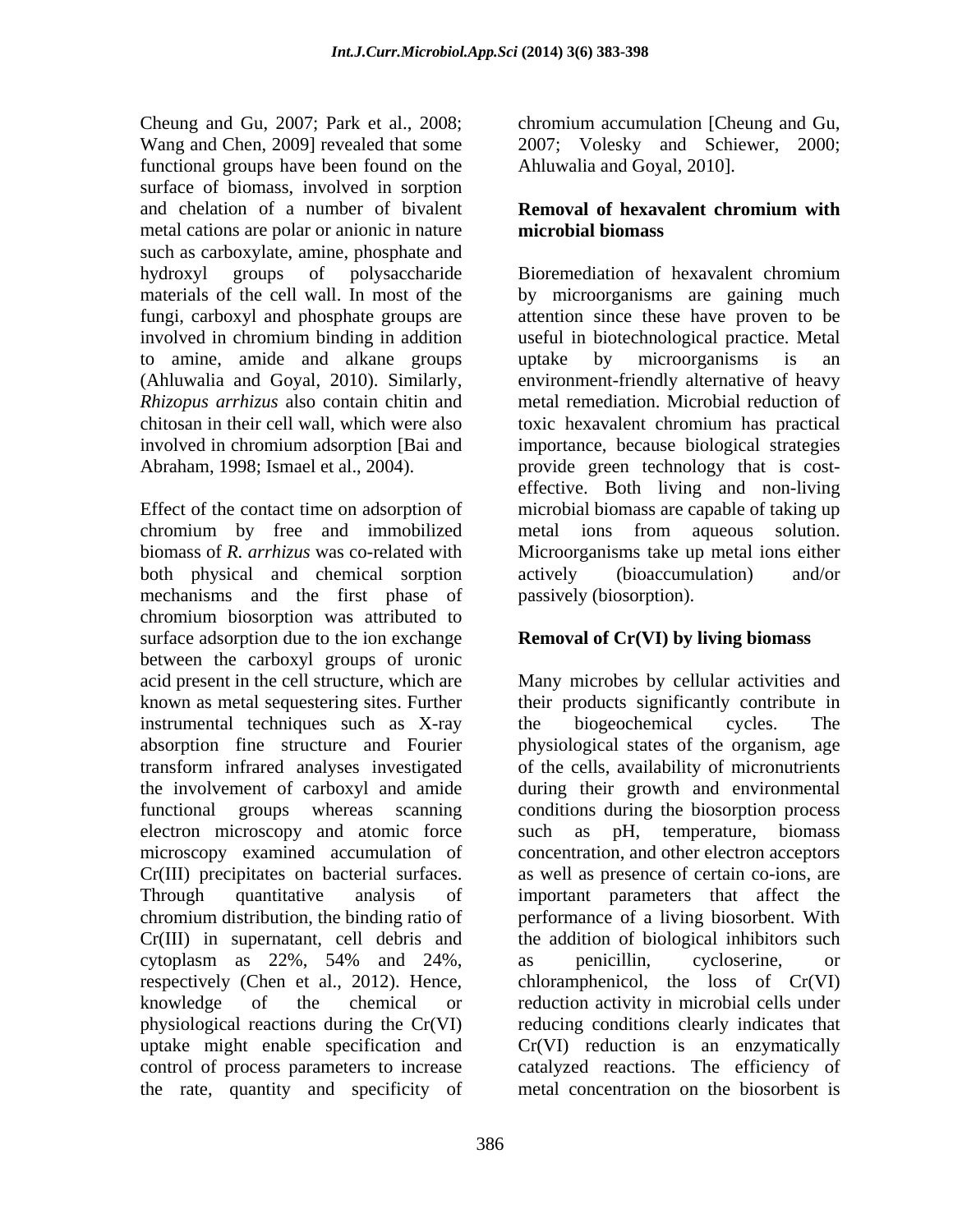also influenced by metal solution chemical inhibition up to 94% at 40 mg Cr(VI)/L features (Asatiani et al., 2004; Bajgai et the ability to bind metal cations. Various microbial species have been shown to be of uranium, copper, lead, other metal ions  $Cr(VI)$  up to 99% in 12 hrs at neutral pH immobilized cells and in the mobilized always been the natural starting point for Balasubramanian, 2010). Similarly, strains with novel metabolic capabilities gram of wet biomass, reducing the 98% of and to establish degradation pathways both  $Cr(VI)$  and removing 13.9% of chromium

Living mycelium of white-rot fungus biomass of the *Cladosporium neoformans* (98%) and *Helmintosporium* sp. (63%) showed the highest adsorption at pH 2.0 Aspergillus niger and Aspergillus and 4.0 respectively, at 28°C after 24 hrs *parasiticus* exhibited the Cr(VI) removal of incubation, with 0.2 mg/L of biomass (Ismael et al., 2004). The Cr(III) sorption experiments onto *Kappaphycus alvarezii* (Kang et al., 2011) waste biomass were concentrations of only  $0.74 \pm 0.55$  and conducted at different pH values (2–6)  $1.69 \pm 0.29$  mg/L respectively. Moreover, under the conditions of initial metal the active mycelia of both fungi showed concentration of  $10-50$  mg/L and the significantly  $(P<0.001)$  higher  $Cr(VI)$ chemical compositions of Cr-Cu and Cr- removal than inactivated mycelia after Cd. Mycelial growth of *Trichoderma*  harzianum (Sarkar et al., 2010) showed of cell–free extracts of both fungi with

al., 2012) Das and Guha, 2009). Further, Moreover, the removal of Cr(VI) (92.7%) microorganisms have excellent nucleation with cell-free extracts of Bacillus cereus sites for grained mineral formation, due to was attained at a temperature 37°C, pH their high surface area and volume ratio 7.0-9.0, and biomass of 20g/L, which was and the presence of electronegative close to that of the whole cells (96.85%), charges on the cell wall (Bai and indicating that the Cr(VI) reductase Abraham, 2005) that gives microorganism generated by B. cereus is primarily relatively efficient in the bioaccumulation Misra, 2010) can effectively reduce the from polluted effluents, both as and temperature of 30°C. Similarly, state. Many indigenous organisms isolated removal of Cr(VI) from aqueous solution from sites contaminated with heavy metals at pH 2.0, initial concentration 25mg/L toxicity and these microbial activities have and at temperature 35°C (Sethuraman and all biotechnological applications. It is Streptomyces sp. MC1 was able to therefore, necessary to isolate bacterial accumulate up to 3.54mg of Cr(III) per biochemically and enzymatically. from the culture medium supernatants *Phanerochaete chrysosporium* exhibited determined Cr(VI) bioaccumulation by the highest copper and chromium two Streptomyces strains that able to adsorption capacity of 90.6 and 48.6mg/g.  $\qquad \qquad$  accumulate Cr(VI) 5-10mg/g of cell in The biosorption capacity was found to minimal medium. Cr(VI) bioaccumulation increase with increase of solute by *Streptomyces griseus* in complex concentration. Further, the cellular medium was up to 3mg/g cell (Laxman inhibition up to 94% at 40 mg Cr(VI)/L concentration followed by 30mg/L (91%). generated by *B. cereus* is primarily intracellular (Zhao et al., 2012; Chen et al., 2012). *Brevibacterium casei* (Das and Cr(VI) up to 99% in 12 hrs at neutral pH Enterobacter cloacae showed 85% Balasubramanian, 2010). Similarly, gram of wet biomass, reducing the 98% of Cr(VI) and removing 13.9% of chromium (Polti et al., 2011) under different culture conditions. Amoroso et al., (2001) two *Streptomyces* strains that able to and More, 2002).

> *Aspergillus niger* and *Aspergillus* of 96.3% and 91.6% within 96hrs of incubation at initial concentration of 20mg/L and had residual Cr(VI) incubation at 30°C for 72 hrs. Incubation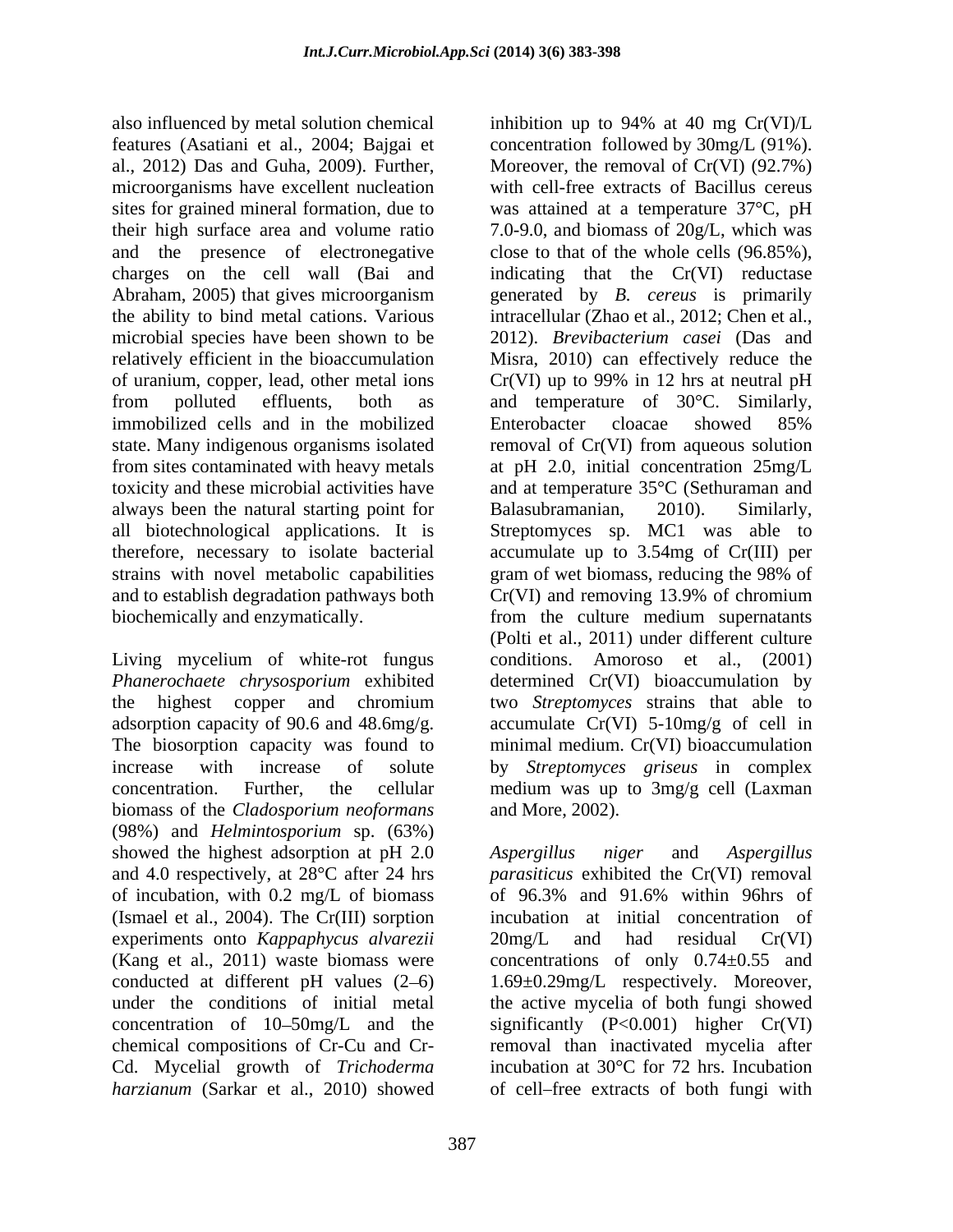and *A. parasiticus*, respectively. These findings suggest that uptake and metabolic tolerate the toxic effects of hexavalent nutrient/biological synthetic media than catalyze the biodegradation and/or that of Industrial effluent as there might be some constituents in effluent hampering chemicals to less harmful forms enzyme production. Removals of heavy al., 2008). Moreover, considerable

Successful application of bioaccumulation mature. process depends on the parameter like time. However, major limitation of using 1999). This problem could be overcome solution. Tables 1 summarizes the removal process. Adsorption intensity of non living

of inactive, non living microbial biomass to bind and concentrate heavy metals from even very dilute aqueous solution. Biomass exhibits this property, acting just 1% biomass (Sheno Merrin et al., 1994). as chemical substance and as an ion The Cr(VI) removal potential of waste particularly the cell wall structure of producing strain *Aspergillus awamori*

NADH at 30°C for 2 hrs showed Cr(VI) certain algae, fungi and bacteria, which reduction of 68.0% and 55.5% for *A. niger* reduction processes in fungi are able to from aqueous solution by using non living chromium (Shugaba et al., 2012). It was technology. Bioremediation has emerged investigated that chromium as one of the most desirable approaches biotransformation from hexavalent to for cleaning up many environmental trivalent form was slightly higher in pollutants that uses biological systems to transformation process or necessary (Ahluwalia and Goyal, 2007, 2013; Park et metals using different biosorbents have potential exists for these naturally existing, been found to be highly selective abundant and cheap sources of biomass, depending on the typical binding profile of for use as adsorbents. Their efficiency the biosorbents. depends on the capacity, affinity and was found responsible for this phenomenon (Vieira and Volesky, 2000). The removal of hexavalent chromium biomass is an innovative and alternative catalyze the biodegradation and/or biotransformation of various toxic chemicals to less harmful forms al., 2008). Moreover, considerable specificity including physic-chemical nature.

initial metal concentration and contact Different researchers (Gavrilescu, 2004; growing systems for removal of metals is 2009; Chojnacka, 2010) summarized the that cell growth is inhibited when the results achieved with bacteria, fungi, metal concentration is high, resulting in algae, and other plant derived biomass for poor metal removal (Donmez and Aksu, the uptake of heavy metals for the aqueous by the use of metal tolerant organism. This different types of biosorbent of non-living tolerance and removal capacities were biomass of fungi, bacteria, algae and other found to be the essential characteristics of biosorbents used for the removal of Cr(VI) growing biomass used in a metal ion from aqueous solution and wastewater. **Removal of Cr(VI) by non living** chromium(VI) from aqueous solution has **biomass** been investigated. Influence of pH, contact Biosorption is a property of certain types Maximum adsorption was noticed at pH 2 exchange of biological origin. It is mycelium from the industrial xylanase- Cheung and Gu, 2007; Wang and Chen, solution. Tables 1 summarizes the Adsorption intensity of non living *Rhizopus arrhizus* biomass for time, absorbent to liquid ratio was studied. with 8hr contact time. 98% adsorption of chromium was observed with chromium solution (100mg/L) when contacted with 1% biomass (Sheno Merrin et al., 1994). The Cr(VI) removal potential of waste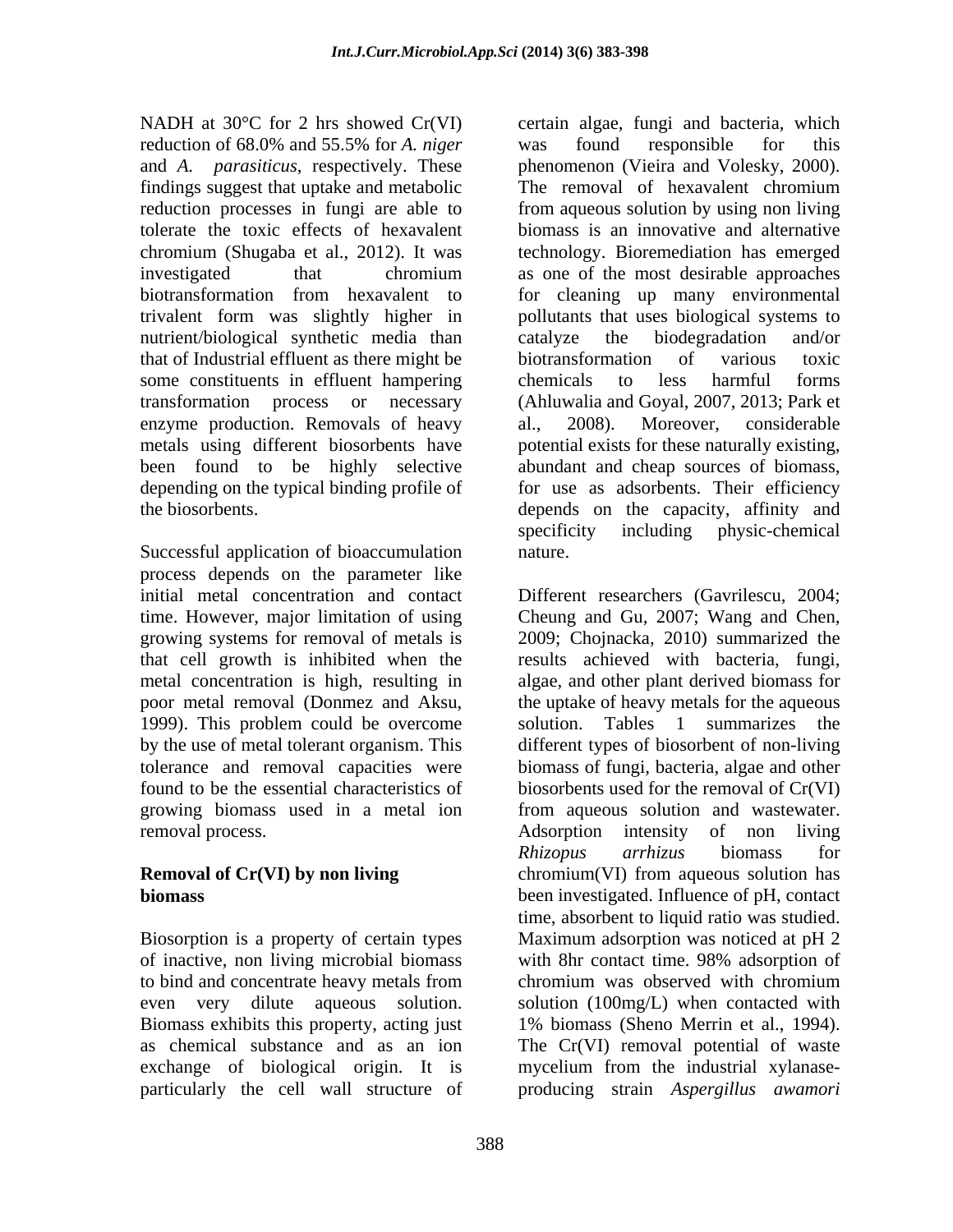(Gochev et al., 2010) exhibited pH 1.5, temperature 30°C, initial concentration of 50mg/L having biomass concentration 0.5 system at industrial level and helped to 2g/100mL. Non living biomass of researchers to realize the limitations *Aspergillus terreus* by product of associated with using biosorption with fermentation industry, showed the 100% removal efficiency of Cr(VI) from chrome application, mainly due to the cost of effluent at the initial concentration of formulating the biomass into an 95mg/L up to 15 days in continuous appropriate biosorbent material. The column sorption system that showed an biofilm of Arthrobacter viscosus overall chromium biosorption capacity of supported on GAC was tested for the 12.6mg Cr(VI)/g (dry biosorbent), initial Cr(VI) concentrations of 10 including the insignificant amount 100mg/L. The chromium uptake absorbed through dynamic sorption by the 11.35mg/g and 14.55mg/g, respectively biomass packed in the column (Ahluwalia and Goyal, 2013). Reduction of the initial chromium concentrations of 10 hexavalent chromium was studied in three and 100mg/L (Quintelas et al., 2009). bench-scale continuous stirred tank reactors. *Pseudomonas* sp., were The assay for the initial concentration of investigated to giving 83 to 87% chromate 10mg/L and 100mg/L was followed during reduction in 72hr batch assays with 60mg 226 days and 104 days respectively. The Cr(VI)/L in synthetic medium, whereas volume of chromium solution treated was chromate reduction efficiency in three of 8140 liter for the assay with the initial different continuous stirred tank reactors concentration of 10mg/L and 3732 liter for was 81% to 91% and 100% for influent the more concentrated solution. Similarly, Cr(VI) concentrations of 15 to 124 and 5mg/L, respectively, fed different levels of chromate (5 to 124 mg/L) at 28 to  $30^{\circ}$ C and pH 6.8. The feed rate was varied over assay. These studies were developed in a the range 0.5 to 1.0L/d to obtain hydraulic pilot bioreactor, inoculated with a bacterial retention time of 36 to 72hr (Gopalan and population containing the sulfate reducing

Most of the studies on the bioremediation average removal percentage of chromium performed using synthetic solutions of wastewater sludge 90.4% (initial Efforts were carried out globally by the 96.1 to 60.8% up to 30 days in lab scale of hexavalent chromium from the real 99.9% was obtained, varying from 100% in usage of chromium in industry leads to hexavalent chromium into the (2009) obtained 11.35mg/g and 14.55mg/g

environment. Pilot scale studies are essential for the execution of a biosorption inactive microbial biomass in an industrial formulating the biomass into an appropriate biosorbent material. The biofilm of *Arthrobacter viscosus* 100mg/L. The chromium uptake were obtained at pilot-scale bioreactor, for and 100mg/L (Quintelas et al., 2009).

Veermani, 1994). organism *Desulfomicrobium norvegicum*, for the treatment of Cr(VI) solution with **Pilot Scale Studies** an initial concentration of 15mg/L. of hexavalent chromium have been chromium(VI) prepared in the laboratory. concentration of 10mg/L) varying from researchers for removal and/or reduction whereas an average removal percentage of wastewater at scale up level. The increase to 99.3% in the pilot scale bioreactor discharge of enormous quantity of concentration of 10mg/L. Quintelas et al., the more concentrated solution. Similarly, Battaglia-Brunet et al., (2006) showed a removal percentage of Cr(VI) of 100% during the first 18 days of experimental organism *Desulfomicrobium norvegicum*, for the treatment of Cr(VI) solution with Further, Barros et al. (2007) observed the average removal percentage of chromium from the reactor inoculated with wastewater sludge 90.4% (initial 96.1 to 60.8% up to 30 days in lab scale 99.9% was obtained, varying from 100% during the first 30 days, for the initial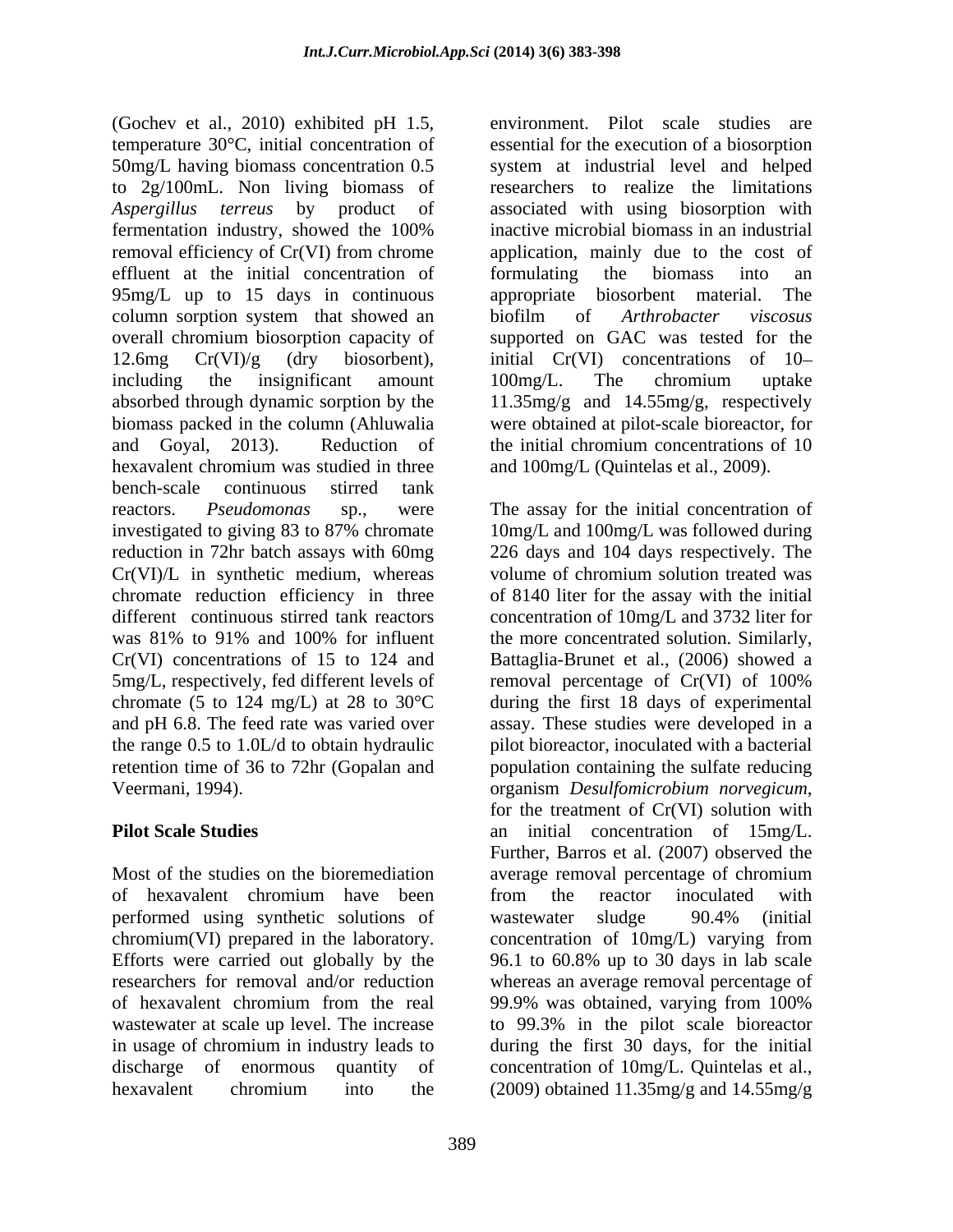process. The first stage was of attached Aspergillus terreus, waste from growth process, operated under aerobic

were about 10-50µg/L, with removal concentration. Contaminant loading varied biofilm area. The enzymatic reduction of  $Cr(VI)$  to  $Cr(III)$  by chromium resistant  $Cr(VI)$  from the industrial wastewater. reduction from Cr(VI) to Cr(III) was make a significant contribution in obtained immediately after the start of bioreactor operation, when neutralized chromium. Scientists worldwide are electroplating wastewater with Cr(VI) attempting to select out suitable concentration of  $17-81$  mg/L was fed into Performance of the bioreactor was not affected by fluctuations in pH  $(6.2-8.4)$ , temperature (30–38 $^{\circ}$ C), up to 10 days without loss in activity (Ahmad et al.,

are *Streptomyces rimosus* (Addour et al., 1999), xylanase-producing strain of and to elucidate the mechanism of industry (Natarajan et al., 1999), *B. lentus, A. oryzae or Saccharomyces cerevisiae*

chromium removal from the initial (Vianna et al., 2000), and cells of chromium concentrations of 10 and *Saccharomyces cerevisiae* from brewery 100mg/L. Rehman et al. (2009) reported (Wang and Chen, 2009) with varying the removal of chromium through degree of ease and efficiency. In our biological mechanisms in dual stage previous studies, non living biomass of growth using plastic media for biofilm formation and second one suspended removal efficiency with chrome effluent conditions. chromium(VI); flow rate 5-6 liter/h for 8 The inlet concentration Cr(VI) examined sorption column. The loading capacity of efficiency 20-82% respectively. The from the effluent was found to be reduction rates were significantly affected 12.6mg/g dry biomass (Ahluwalia and by the change in inlet  $Cr(VI)$  Goyal, 2013). *Aspergillus terreus*, waste from fermentation industry showed the 100% (pH 2.0; initial concentration 60-127mg/L h/d) up to six weeks in 20 liter up-flow microbial waste biomass with chrome from the effluent was found to be Goyal, 2013).

from 137.93 to 689.66 $\mu$ g/m<sup>2</sup>/d based on No doubt, bioremediation technology is a bacteria, *Acinetobacter haemolyticus*, Interdisciplinary efforts having different immobilized onto carrier material inside a kinds of scientific backgrounds apart from 0.2m3 bioreactor constitutes the engineering such as biochemistry,  $ChromeBac<sup>TM</sup>$  system. The complete microbiology, ecology and geology could the bioreactor  $(0.11-0.33m^3/h)$ . ability of hexavalent chromium from cleaner and useful technology to remove Cr(VI) from the industrial wastewater. Interdisciplinary efforts having different kinds of scientific backgrounds apart from engineering such as biochemistry, make a significant contribution elucidating the bioremediation of chromium. Scientists worldwide are attempting to select out suitable biosorbents with a better detoxification ability of hexavalent chromium from wastewater.

Cr(VI) conc. (17–81mg/L), nutrient (liquid As the biosorption process of hexavalent pineapple waste, 1–20% v/v) and chromium involves mainly cell surface 2010). number of methods had been employed for The other microbial biosorbents reported plant derived biomass in order to enhance Aspergillus awamori (Cheung and Gu, biosorption. As a result, scientists are 2007), *Aspergillus niger* from fermentative studying new and alternative technologies chromium involves mainly cell surface sequestration, cell wall modification can greatly alter the binding of metal ions. A cell wall modification of microbial and the chromium binding capacity of biomass and to elucidate the mechanism of to remove trace metals from polluted water and industrial effluent.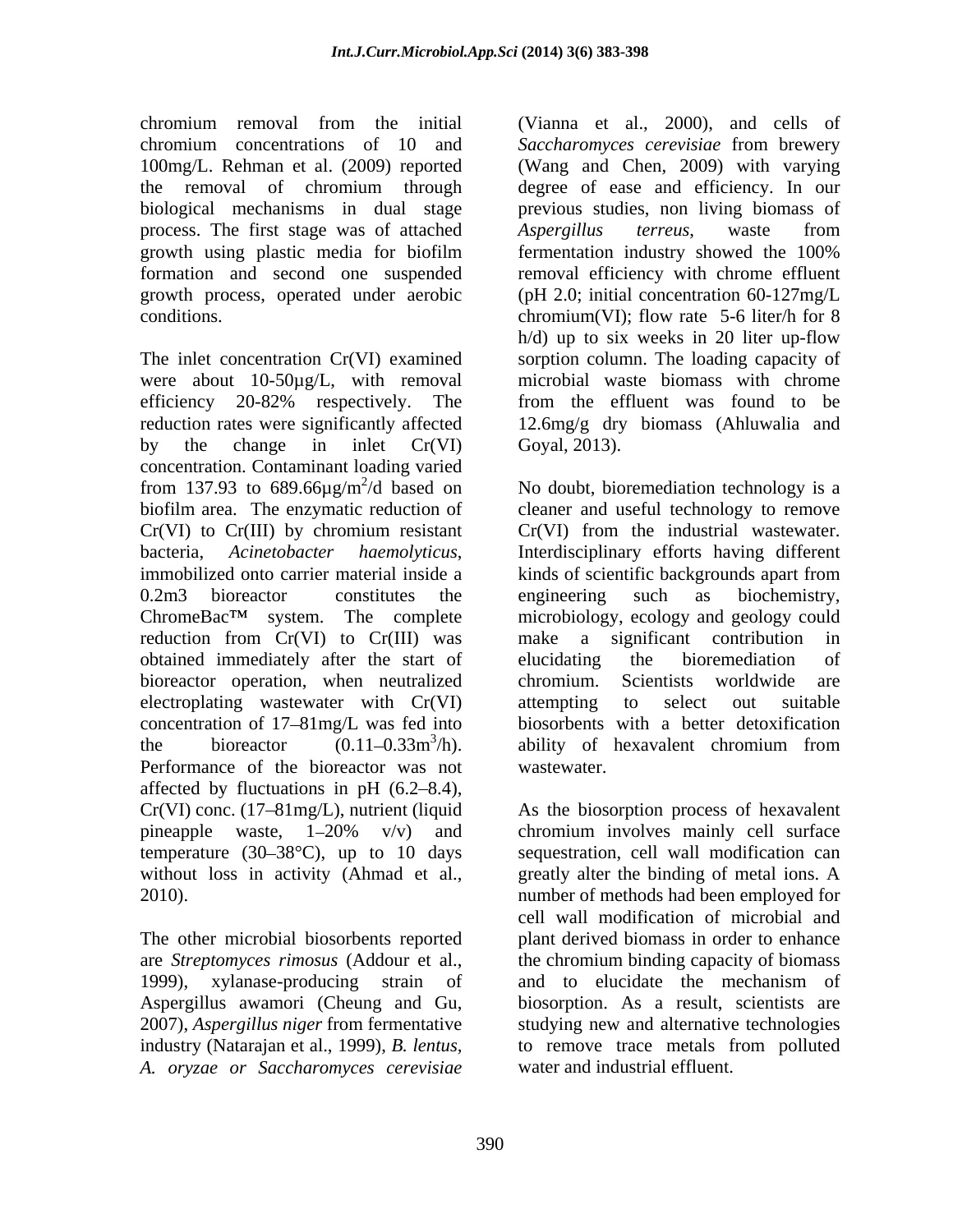| <b>FUNGI</b><br>Silva et al., 2009<br>12.6<br>Arthrobacter viscous<br>Gochev et al., 2010<br>Aspergillus awamori<br>$\sim$ $-$<br>Prasanjit and Sumathi, 2005<br>Aspergillus foetidus<br>Goyal et al., 2003; Ahluwalia and<br>Aspergillus niger<br>$\sim$<br>Goyal, 2010<br>Khambhaty et al., 2009<br>Aspergillus niger<br>117.33<br>0.587<br>Shugaba et al., 2012<br>Aspergillus parasiticus<br>Kumar et al. 2008<br>1.76<br>Aspergillus sydowi<br>Aspergillus terreus<br>96.5<br>Dias et al., 2002<br>Candida lipolyica<br>10<br>Ye et al., 2010<br>Candida utilis<br>Muter et al., 2002<br>$\sim$<br>Ahluwalia and Goyal, 2010<br>10.69<br>Cladosporium resinae<br>Bahafid et al., 2013<br>Cyberlindnera fabianii<br>Sen and Dastidar, 2011<br>Fusarium solani<br>60<br>30.5<br>Mucor hiemalis<br>Polti et al., 2011<br>Mucor meihi<br>Tobin and Roux, 1998<br>$\sim$<br>38<br>Cárdenas-González and Acosta-<br>Paecilomyces sp.<br>Rodríguez, 2010<br>Ahluwalia and Goyal, 2010<br>10.35<br>Paecilomyces variotii<br>Penicillium chrysogenum<br>Park et al., 2005<br>$\sim$<br>36.5<br>Say et al., 2004<br>Penicillium purpurogenum<br>Ahluwalia and Goyal, 2010<br>Phanerochaete<br>11.2<br>chrysosporium<br>Amoroso et al., 2001<br>48.6<br>Phanerochaete<br>chrysosporium<br>Rhizopus arrhizus<br>Nourbakhsh et al., 1994<br>8.40<br>Rhizopus arrhizus<br>Bai and Abraham, 1998<br>11<br>78<br>Aksu and Balibek, 2007<br>47<br>Bai and Abraham, 2001<br>Rhizopus nigricans<br>12.7<br>Bai and Abhram, 2003<br>Rhizopus oligosporus<br>126<br>Ariff et al., 1999<br>Nourbakhsh et al., 1994<br>Saccharomyces cerevisiae<br>$\sim$ $-$<br>11.1<br>Termitomyces clypeatus<br>Das and Guha, 2009<br>Trametes versicolor<br>Bayramoglu et al., 2003<br>$\sim$<br>Trichoderma harzianum<br>Sarkar et al., 2012<br>$\sim$ $-$<br>Trichoderma viride<br>Holda and Kisielowska, 2013<br>$\sim$<br>Cyberlindnera fabianii<br>Bahafid et al., 2013<br>$\sim$<br><b>BACTERIA</b><br>Loukidou et al., 2004<br>Aeromonas caviae<br>284.4 | <b>Microorganisms</b>      | Adsorption<br>capacity (mg/g) | Reference        |
|-----------------------------------------------------------------------------------------------------------------------------------------------------------------------------------------------------------------------------------------------------------------------------------------------------------------------------------------------------------------------------------------------------------------------------------------------------------------------------------------------------------------------------------------------------------------------------------------------------------------------------------------------------------------------------------------------------------------------------------------------------------------------------------------------------------------------------------------------------------------------------------------------------------------------------------------------------------------------------------------------------------------------------------------------------------------------------------------------------------------------------------------------------------------------------------------------------------------------------------------------------------------------------------------------------------------------------------------------------------------------------------------------------------------------------------------------------------------------------------------------------------------------------------------------------------------------------------------------------------------------------------------------------------------------------------------------------------------------------------------------------------------------------------------------------------------------------------------------------------------------------------------------------------------------------------------------------------------------------------------------------------------------------------|----------------------------|-------------------------------|------------------|
|                                                                                                                                                                                                                                                                                                                                                                                                                                                                                                                                                                                                                                                                                                                                                                                                                                                                                                                                                                                                                                                                                                                                                                                                                                                                                                                                                                                                                                                                                                                                                                                                                                                                                                                                                                                                                                                                                                                                                                                                                                   |                            |                               |                  |
| Rhizopus arrhizus<br>Rhizopus nigricans                                                                                                                                                                                                                                                                                                                                                                                                                                                                                                                                                                                                                                                                                                                                                                                                                                                                                                                                                                                                                                                                                                                                                                                                                                                                                                                                                                                                                                                                                                                                                                                                                                                                                                                                                                                                                                                                                                                                                                                           |                            |                               |                  |
|                                                                                                                                                                                                                                                                                                                                                                                                                                                                                                                                                                                                                                                                                                                                                                                                                                                                                                                                                                                                                                                                                                                                                                                                                                                                                                                                                                                                                                                                                                                                                                                                                                                                                                                                                                                                                                                                                                                                                                                                                                   |                            |                               |                  |
|                                                                                                                                                                                                                                                                                                                                                                                                                                                                                                                                                                                                                                                                                                                                                                                                                                                                                                                                                                                                                                                                                                                                                                                                                                                                                                                                                                                                                                                                                                                                                                                                                                                                                                                                                                                                                                                                                                                                                                                                                                   |                            |                               |                  |
|                                                                                                                                                                                                                                                                                                                                                                                                                                                                                                                                                                                                                                                                                                                                                                                                                                                                                                                                                                                                                                                                                                                                                                                                                                                                                                                                                                                                                                                                                                                                                                                                                                                                                                                                                                                                                                                                                                                                                                                                                                   |                            |                               |                  |
|                                                                                                                                                                                                                                                                                                                                                                                                                                                                                                                                                                                                                                                                                                                                                                                                                                                                                                                                                                                                                                                                                                                                                                                                                                                                                                                                                                                                                                                                                                                                                                                                                                                                                                                                                                                                                                                                                                                                                                                                                                   |                            |                               |                  |
|                                                                                                                                                                                                                                                                                                                                                                                                                                                                                                                                                                                                                                                                                                                                                                                                                                                                                                                                                                                                                                                                                                                                                                                                                                                                                                                                                                                                                                                                                                                                                                                                                                                                                                                                                                                                                                                                                                                                                                                                                                   |                            |                               |                  |
|                                                                                                                                                                                                                                                                                                                                                                                                                                                                                                                                                                                                                                                                                                                                                                                                                                                                                                                                                                                                                                                                                                                                                                                                                                                                                                                                                                                                                                                                                                                                                                                                                                                                                                                                                                                                                                                                                                                                                                                                                                   |                            |                               |                  |
|                                                                                                                                                                                                                                                                                                                                                                                                                                                                                                                                                                                                                                                                                                                                                                                                                                                                                                                                                                                                                                                                                                                                                                                                                                                                                                                                                                                                                                                                                                                                                                                                                                                                                                                                                                                                                                                                                                                                                                                                                                   |                            |                               |                  |
|                                                                                                                                                                                                                                                                                                                                                                                                                                                                                                                                                                                                                                                                                                                                                                                                                                                                                                                                                                                                                                                                                                                                                                                                                                                                                                                                                                                                                                                                                                                                                                                                                                                                                                                                                                                                                                                                                                                                                                                                                                   |                            |                               |                  |
|                                                                                                                                                                                                                                                                                                                                                                                                                                                                                                                                                                                                                                                                                                                                                                                                                                                                                                                                                                                                                                                                                                                                                                                                                                                                                                                                                                                                                                                                                                                                                                                                                                                                                                                                                                                                                                                                                                                                                                                                                                   |                            |                               |                  |
|                                                                                                                                                                                                                                                                                                                                                                                                                                                                                                                                                                                                                                                                                                                                                                                                                                                                                                                                                                                                                                                                                                                                                                                                                                                                                                                                                                                                                                                                                                                                                                                                                                                                                                                                                                                                                                                                                                                                                                                                                                   |                            |                               |                  |
|                                                                                                                                                                                                                                                                                                                                                                                                                                                                                                                                                                                                                                                                                                                                                                                                                                                                                                                                                                                                                                                                                                                                                                                                                                                                                                                                                                                                                                                                                                                                                                                                                                                                                                                                                                                                                                                                                                                                                                                                                                   |                            |                               |                  |
|                                                                                                                                                                                                                                                                                                                                                                                                                                                                                                                                                                                                                                                                                                                                                                                                                                                                                                                                                                                                                                                                                                                                                                                                                                                                                                                                                                                                                                                                                                                                                                                                                                                                                                                                                                                                                                                                                                                                                                                                                                   |                            |                               |                  |
|                                                                                                                                                                                                                                                                                                                                                                                                                                                                                                                                                                                                                                                                                                                                                                                                                                                                                                                                                                                                                                                                                                                                                                                                                                                                                                                                                                                                                                                                                                                                                                                                                                                                                                                                                                                                                                                                                                                                                                                                                                   |                            |                               |                  |
|                                                                                                                                                                                                                                                                                                                                                                                                                                                                                                                                                                                                                                                                                                                                                                                                                                                                                                                                                                                                                                                                                                                                                                                                                                                                                                                                                                                                                                                                                                                                                                                                                                                                                                                                                                                                                                                                                                                                                                                                                                   |                            |                               |                  |
|                                                                                                                                                                                                                                                                                                                                                                                                                                                                                                                                                                                                                                                                                                                                                                                                                                                                                                                                                                                                                                                                                                                                                                                                                                                                                                                                                                                                                                                                                                                                                                                                                                                                                                                                                                                                                                                                                                                                                                                                                                   |                            |                               |                  |
|                                                                                                                                                                                                                                                                                                                                                                                                                                                                                                                                                                                                                                                                                                                                                                                                                                                                                                                                                                                                                                                                                                                                                                                                                                                                                                                                                                                                                                                                                                                                                                                                                                                                                                                                                                                                                                                                                                                                                                                                                                   |                            |                               |                  |
|                                                                                                                                                                                                                                                                                                                                                                                                                                                                                                                                                                                                                                                                                                                                                                                                                                                                                                                                                                                                                                                                                                                                                                                                                                                                                                                                                                                                                                                                                                                                                                                                                                                                                                                                                                                                                                                                                                                                                                                                                                   |                            |                               |                  |
|                                                                                                                                                                                                                                                                                                                                                                                                                                                                                                                                                                                                                                                                                                                                                                                                                                                                                                                                                                                                                                                                                                                                                                                                                                                                                                                                                                                                                                                                                                                                                                                                                                                                                                                                                                                                                                                                                                                                                                                                                                   |                            |                               |                  |
|                                                                                                                                                                                                                                                                                                                                                                                                                                                                                                                                                                                                                                                                                                                                                                                                                                                                                                                                                                                                                                                                                                                                                                                                                                                                                                                                                                                                                                                                                                                                                                                                                                                                                                                                                                                                                                                                                                                                                                                                                                   |                            |                               |                  |
|                                                                                                                                                                                                                                                                                                                                                                                                                                                                                                                                                                                                                                                                                                                                                                                                                                                                                                                                                                                                                                                                                                                                                                                                                                                                                                                                                                                                                                                                                                                                                                                                                                                                                                                                                                                                                                                                                                                                                                                                                                   |                            |                               |                  |
|                                                                                                                                                                                                                                                                                                                                                                                                                                                                                                                                                                                                                                                                                                                                                                                                                                                                                                                                                                                                                                                                                                                                                                                                                                                                                                                                                                                                                                                                                                                                                                                                                                                                                                                                                                                                                                                                                                                                                                                                                                   |                            |                               |                  |
|                                                                                                                                                                                                                                                                                                                                                                                                                                                                                                                                                                                                                                                                                                                                                                                                                                                                                                                                                                                                                                                                                                                                                                                                                                                                                                                                                                                                                                                                                                                                                                                                                                                                                                                                                                                                                                                                                                                                                                                                                                   |                            |                               |                  |
|                                                                                                                                                                                                                                                                                                                                                                                                                                                                                                                                                                                                                                                                                                                                                                                                                                                                                                                                                                                                                                                                                                                                                                                                                                                                                                                                                                                                                                                                                                                                                                                                                                                                                                                                                                                                                                                                                                                                                                                                                                   |                            |                               |                  |
|                                                                                                                                                                                                                                                                                                                                                                                                                                                                                                                                                                                                                                                                                                                                                                                                                                                                                                                                                                                                                                                                                                                                                                                                                                                                                                                                                                                                                                                                                                                                                                                                                                                                                                                                                                                                                                                                                                                                                                                                                                   |                            |                               |                  |
|                                                                                                                                                                                                                                                                                                                                                                                                                                                                                                                                                                                                                                                                                                                                                                                                                                                                                                                                                                                                                                                                                                                                                                                                                                                                                                                                                                                                                                                                                                                                                                                                                                                                                                                                                                                                                                                                                                                                                                                                                                   |                            |                               |                  |
|                                                                                                                                                                                                                                                                                                                                                                                                                                                                                                                                                                                                                                                                                                                                                                                                                                                                                                                                                                                                                                                                                                                                                                                                                                                                                                                                                                                                                                                                                                                                                                                                                                                                                                                                                                                                                                                                                                                                                                                                                                   |                            |                               |                  |
|                                                                                                                                                                                                                                                                                                                                                                                                                                                                                                                                                                                                                                                                                                                                                                                                                                                                                                                                                                                                                                                                                                                                                                                                                                                                                                                                                                                                                                                                                                                                                                                                                                                                                                                                                                                                                                                                                                                                                                                                                                   |                            |                               |                  |
|                                                                                                                                                                                                                                                                                                                                                                                                                                                                                                                                                                                                                                                                                                                                                                                                                                                                                                                                                                                                                                                                                                                                                                                                                                                                                                                                                                                                                                                                                                                                                                                                                                                                                                                                                                                                                                                                                                                                                                                                                                   |                            |                               |                  |
|                                                                                                                                                                                                                                                                                                                                                                                                                                                                                                                                                                                                                                                                                                                                                                                                                                                                                                                                                                                                                                                                                                                                                                                                                                                                                                                                                                                                                                                                                                                                                                                                                                                                                                                                                                                                                                                                                                                                                                                                                                   |                            |                               |                  |
|                                                                                                                                                                                                                                                                                                                                                                                                                                                                                                                                                                                                                                                                                                                                                                                                                                                                                                                                                                                                                                                                                                                                                                                                                                                                                                                                                                                                                                                                                                                                                                                                                                                                                                                                                                                                                                                                                                                                                                                                                                   |                            |                               |                  |
|                                                                                                                                                                                                                                                                                                                                                                                                                                                                                                                                                                                                                                                                                                                                                                                                                                                                                                                                                                                                                                                                                                                                                                                                                                                                                                                                                                                                                                                                                                                                                                                                                                                                                                                                                                                                                                                                                                                                                                                                                                   |                            |                               |                  |
|                                                                                                                                                                                                                                                                                                                                                                                                                                                                                                                                                                                                                                                                                                                                                                                                                                                                                                                                                                                                                                                                                                                                                                                                                                                                                                                                                                                                                                                                                                                                                                                                                                                                                                                                                                                                                                                                                                                                                                                                                                   |                            |                               |                  |
|                                                                                                                                                                                                                                                                                                                                                                                                                                                                                                                                                                                                                                                                                                                                                                                                                                                                                                                                                                                                                                                                                                                                                                                                                                                                                                                                                                                                                                                                                                                                                                                                                                                                                                                                                                                                                                                                                                                                                                                                                                   |                            |                               |                  |
|                                                                                                                                                                                                                                                                                                                                                                                                                                                                                                                                                                                                                                                                                                                                                                                                                                                                                                                                                                                                                                                                                                                                                                                                                                                                                                                                                                                                                                                                                                                                                                                                                                                                                                                                                                                                                                                                                                                                                                                                                                   |                            |                               |                  |
|                                                                                                                                                                                                                                                                                                                                                                                                                                                                                                                                                                                                                                                                                                                                                                                                                                                                                                                                                                                                                                                                                                                                                                                                                                                                                                                                                                                                                                                                                                                                                                                                                                                                                                                                                                                                                                                                                                                                                                                                                                   |                            |                               |                  |
|                                                                                                                                                                                                                                                                                                                                                                                                                                                                                                                                                                                                                                                                                                                                                                                                                                                                                                                                                                                                                                                                                                                                                                                                                                                                                                                                                                                                                                                                                                                                                                                                                                                                                                                                                                                                                                                                                                                                                                                                                                   |                            |                               |                  |
|                                                                                                                                                                                                                                                                                                                                                                                                                                                                                                                                                                                                                                                                                                                                                                                                                                                                                                                                                                                                                                                                                                                                                                                                                                                                                                                                                                                                                                                                                                                                                                                                                                                                                                                                                                                                                                                                                                                                                                                                                                   |                            |                               |                  |
|                                                                                                                                                                                                                                                                                                                                                                                                                                                                                                                                                                                                                                                                                                                                                                                                                                                                                                                                                                                                                                                                                                                                                                                                                                                                                                                                                                                                                                                                                                                                                                                                                                                                                                                                                                                                                                                                                                                                                                                                                                   |                            |                               |                  |
|                                                                                                                                                                                                                                                                                                                                                                                                                                                                                                                                                                                                                                                                                                                                                                                                                                                                                                                                                                                                                                                                                                                                                                                                                                                                                                                                                                                                                                                                                                                                                                                                                                                                                                                                                                                                                                                                                                                                                                                                                                   | Bacillus amyloliquefaciens | $\sim$                        | Das et al., 2014 |

**Table 1**:Chromium adsorption capacity by different microbial and other biosorbent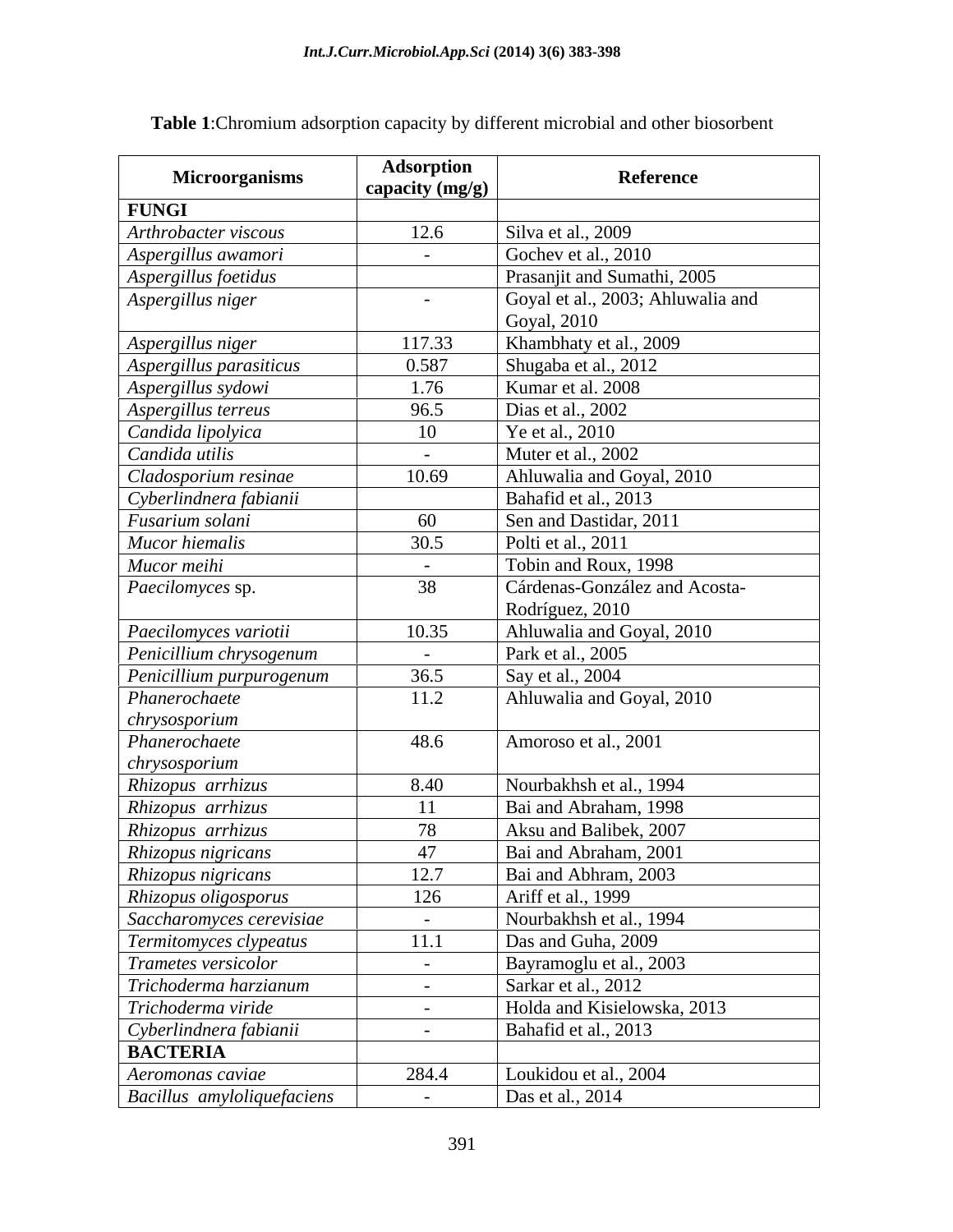| Bacillus megaterium           | 30.7                 | Srinath et al., 2002          |
|-------------------------------|----------------------|-------------------------------|
| <b>Bacillus coagulans</b>     | 39.9                 | Srinath et al., 2002          |
| <b>Bacillus licheniformis</b> | 69.4                 | Zhou et al., 2007             |
| <b>Bacillus</b> sphaericus    | $\sim 10^{-11}$      | Velásquez and Dussan, 2009    |
| Lentinus edodes               | 21.5                 | Chen et al., 2006             |
| Manganese oxidising           | 50                   | Stutz et al., 1993            |
| bacteria                      |                      |                               |
| Ochrobactrum anthropi         | $-$                  | Ozdemir et al., 2003          |
| Ocimum basilicium             | $\sim 10^{-10}$      | Melo and D'Souza, 2004        |
| Pseudomonas sp.               | 95                   | Ziagova et al., 2007          |
| Staphylococcus xylosus        | 143                  | Ziagova et al., 2007          |
| Streptomyces noursei          | 1.2                  | Mattuschka and Straube, 1993  |
| Thiobacillus ferrooxidans     | $\sim$ $ \sim$       | Celaya et al., 2000           |
| Trichoderma gamsii            | 44.8                 | Kavita and Keharia, 2012      |
| Trichosporon cutaneum         | $\sim 10^{-11}$      | Bajgai et al., 2012           |
| Zooglea romigera              | 2                    | Nourbakhsh et al., 1994       |
| Enterococcus casseliformis    | 512                  | Saranraj et al., 2010         |
| <b>ALGAE</b>                  |                      |                               |
| Chlorella vulgaris            | 3.5                  | Nourbakhsh et al., 1994       |
| Cladophora crispate           | $\overline{3}$       | Nourbakhsh et al., 1994       |
| Dunaliella sp.                | 58                   | Donmez and Aksu, 2002         |
| Kappaphycus alvarezii         | 0.86                 | Kang et al., 2011             |
| Neurospora crassa             | 15.85                | Tunali et al., 2005           |
| Pachymeniopis sp.             | 225                  | Lee et al., 2000              |
| Padina boergesenii            | 49                   | Dulymamode et al., 2001       |
| Scenedesmus obliquus          | $\sim 100$           | Donmez and Aksu, 1999         |
| Spirogyra sp.                 | $\sim 100$ m $^{-1}$ | Gupta et al., 2001            |
| Spirulina platensis           | $\sim$               | Babu et al., 2013             |
| Ulothrix zonata               | $\sim$               | Malkoc and Nuhoglu, 2003      |
| Spirulina sp.                 | 90.91                | Rezaei H, 2013                |
| <b>OTHERS</b>                 |                      |                               |
| Activated baggase carbon      | $\sim$ $-$           | Mor et al., 2002              |
| Almond Green Hull             | 2.04                 | Sahrananvard et al., 2011     |
| Banana Skin                   | 249                  | Park et al., 2008             |
| <b>Cupressus Female Cone</b>  | 119                  | Murugan and Subramanian, 2003 |
| Ecklonia                      | 233                  | Park et al., 2004             |
| Eucalyptus bark               | $\sim$ $-$           | Sarin and Pant, 2006          |
| Litchi chinensis Sonn Peel    | $\sim 10^{-10}$      | Acosta-Rodriguez et al., 2012 |
| Pine leaves                   | 0.27                 | M orshedzadeh et al., 2007    |
| Raw rice bran                 | 0.07                 | Oliveira et al., 2005         |
| Sunflower head waste          | 7.85                 | Jain et al., 2013             |
| Wheat bran                    | 0.94                 | Nameni et al., 2008           |
| Palm tree Branches            | $\sim 10^{-11}$      | Shouman et al., 2013          |
| Calotropis procera            | 32.26                | Overah, 2011                  |
|                               |                      |                               |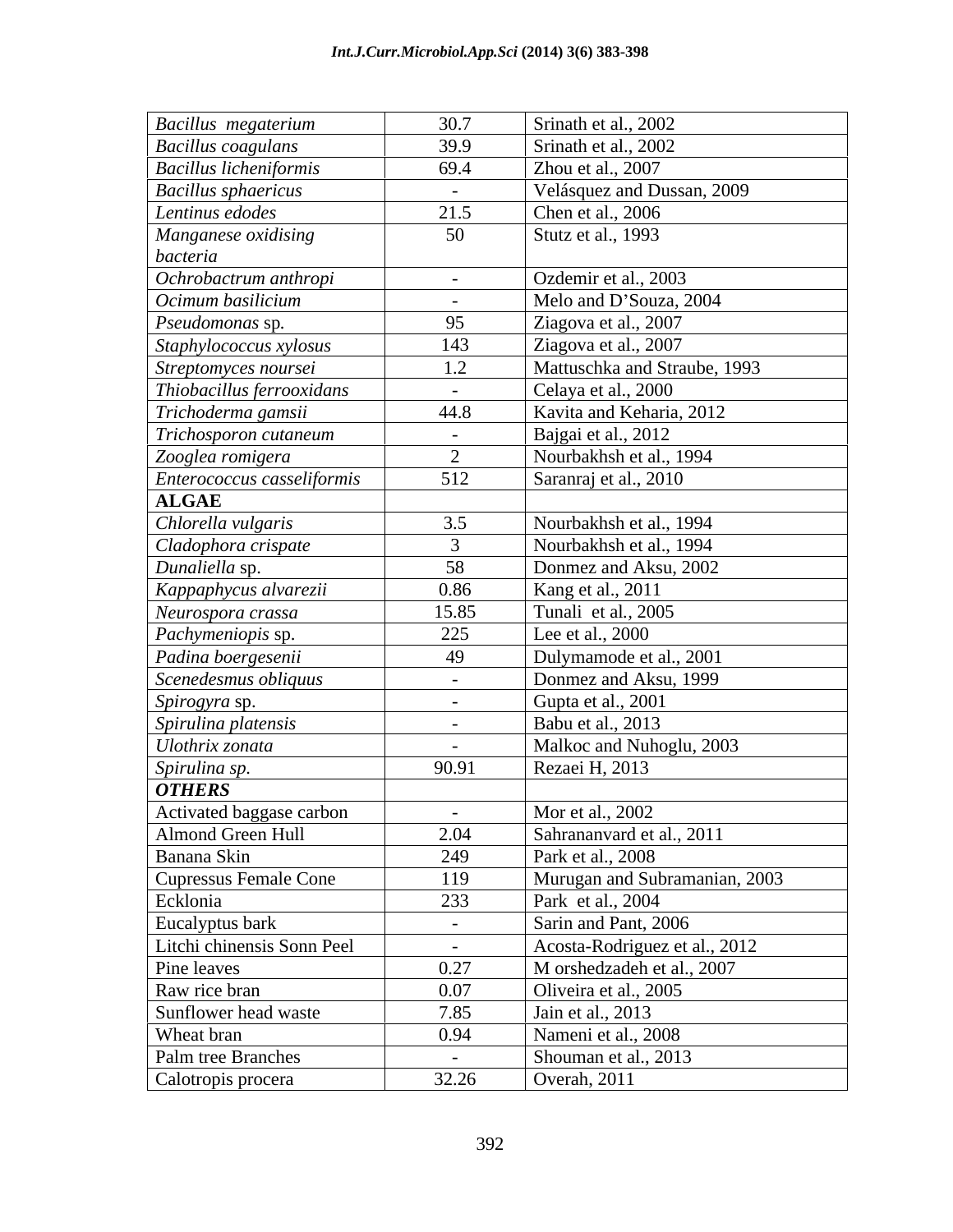Recent studies have suggested that it may be possible to increase the uptake and the to the detoxification of chromate specificity of biosorbents using the tools contaminated industrial and mining waste. of molecular biology by targeting This needs further research as the potential engineered metal binding proteins to the of these sorbent indicate the possibility of cell surface. Increased understanding of their exploitation in chromium(VI) and metabolic pathways in the microorganism other heavy metal bioremediation in the responsible for metal solubilization, and improving their survival rates and stability opens the door to the manipulation of parameters such as kinetics and metal selectivity, with the aim of enhancing the

Ultimately, there is a requirement to manuscript. develop and propose to the market, a reliable, robust, simple and effective References process designs in order to arrive at a success in commercialization of the chromium biosorption process. This lies in the hybrid technology, combing the new 2006. Hexavalent chromium removal in biosorption process with the well-proved vitro and from industrial wastes, using treatment process or reactor configuration. From an overview of microbial sorbents and microbial waste biomass as sorbent Canada.<br>
condidate it could be concluded that 815 candidate, it could be concluded that laboratory/pilot scale trials do show their<br>Cardenas-Gonzalez, J.F., Moctezumapotential for commercialization since they cardenally cardenal control of the control of the control of the control of the control of the control of the control of the control of the control of the control of the control o

Moreover, to promote the application of biosorption process at commercial level,  $\frac{8(1)}{7-13}$ the biosorption process applications has to be done in conjunction with industrial users/ clients. Since industries are required to diminish the contents of chromium(VI) in their effluents to acceptable levels. However, there is a need to have more knowledge of the basic mechanisms involved in order to develop better and Rath.C..(Ed). effective biosorbents. The judicious choice of biosorbent can also compete out the commercial ion exchange resins, which have conventionally been used in the and plant derived biomass for removal of removal of chromium. These finding are potentially useful because microbial and

plant derived sorbent could be harnessed to the detoxification of chromate other heavy metal bioremediation in the future.

# **Acknowledgement**

removal and/or recovery of chromium. institute for the support extended and The author is thankful to the head of the colleagues for the review of the manuscript.

# **References**

- Acevedo-Aguilar, F.J., Espino-Saldan, A.E., Leo'n-Rodri'guez, I.L., Rivera-Cano, M.E., 2006. Hexavalent chromium removal in vitro and from industrial wastes, using chromate-resistant strains of filamentous fungi indigenous to contaminated wastes. Canadian Journal of Microbiology 52, 809 815.
- possess good chromium-binding capacity.<br>2012. Hexavalent Chromium Removal by Acosta-Rodriguez, I., Martinez-Perez, R., Cardenas-Gonzalez, J.F., M.G., Martinez-Juarez, V.M., 2012. Hexavalent Chromium Removal by Litchi chinensis Sonn Peel. American Journal of Biochemistry and Biotechnology 8(1), 7-13.
	- Addour, L., Belhoucine, D., Bouldries, N., Comeau, Y., Pauss, A., Mameri, N., 1999. Zinc uptake by *Streptomyces rimosus* biomass using a packed bed column. Journal of Chemical Technology and Biotechnology 74, 1089-1095.
	- Ahluwalia, S.S., 2012. Waste biomaterials for removal of heavy metals-An Overview. In Dynamic Biochemistry, Process Biotechnology and Molecular Biology 6(1), 62-67.
	- Ahluwalia, S.S., Goyal, D., 2007. Microbial heavy metals from wastewater. Bioresource Technology 98, 2243-2257.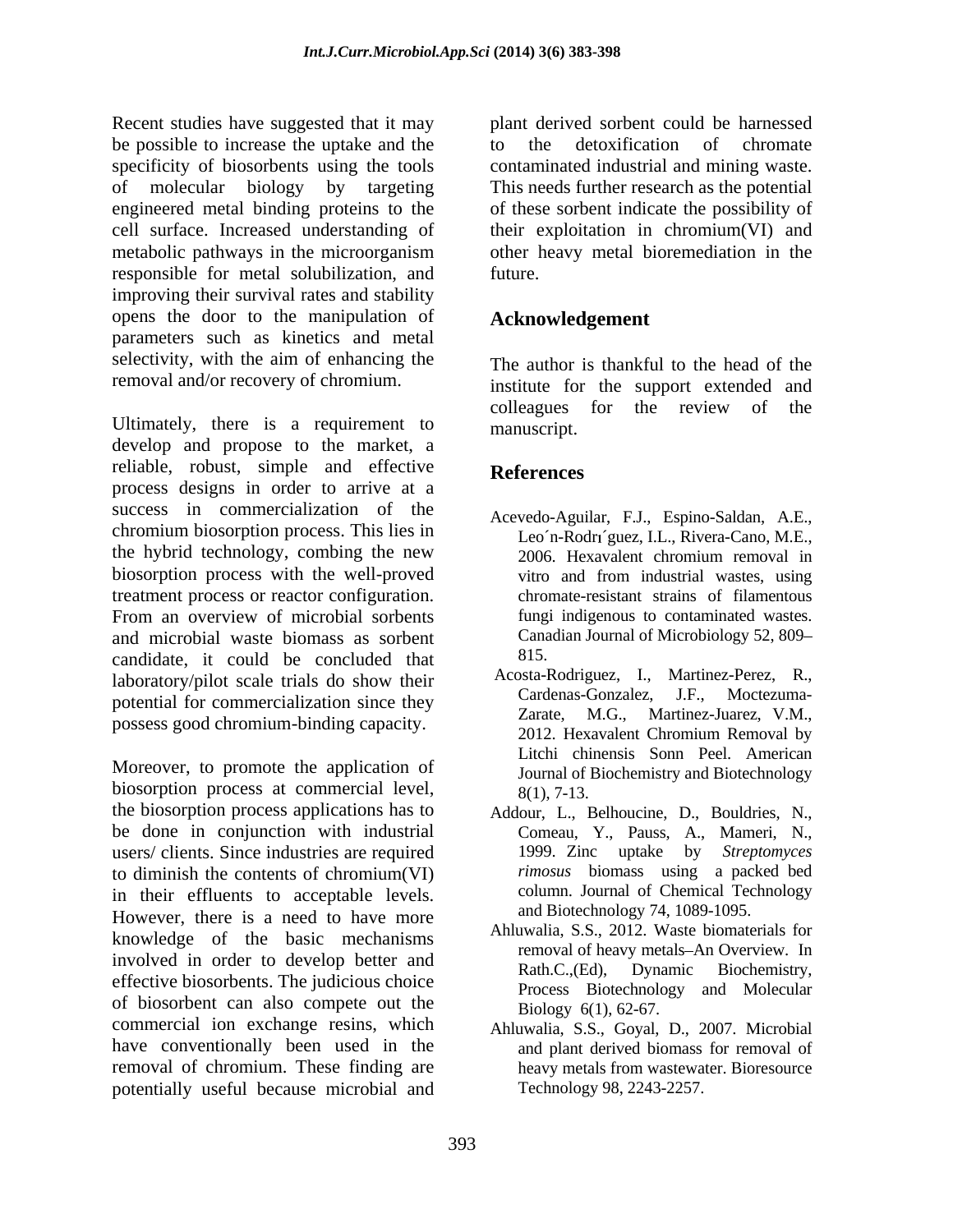- Ahluwalia, S.S., Goyal, D., 2010. Removal of Bai, S.R., Abraham, T.E. 2005. Continuous
- Ahluwalia, S.S., Goyal, D., 2013. Microbial Bai, S.R., Abraham, T.E., 1998. Studies on bioremediation Journal 17(3), 190-199.
- Ahmad, W.A., Zakaria, Z.A., Khasim, A.R.,
- Aksu, Z., Balibek, E., 2007. Chromium(VI) effect of salt  $(NaCl)$  concentration on  $2(2)$ , 70-75.
- Amoroso, M.J., Castro, G.R., Durán, A., Peraud, O., Oliver, G., Hill, R.T., 2001. Technology 98, 1418–1425.
- Ariff, A.B., Mel, M., Hasan, M.A., Karim,
- Asatiani, N.V., Abuladze, M.K., Kartvelishvili,
- Babu, R.L., Vijayalakshmi, E., Kumar, M.N., Patil, R.H., Devaraju, K.S., Sharma, S.C., Lead(II): Role of Spirulina platensis in the 539–542.
- Bahafid, W., Joutey, N.T., Sayel, H., hexavalent chromium detoxification using
- Cr(VI) from aqueous solution by fungal adsorption and recovery of Cr(VI) in biomass. Engineering in Life Sciences different types of reactors. Biotechnology 10(5), 480-485. Progress 21, 1692-1699.
- waste biomass for removal of biosorption of chromium(VI) by dead  $chromium(VI)$  from chrome effluent fungal biomass. Journal of Scientific  $\&$ fungal biomass. Journal of Scientific  $\&$ Industrial Research 57, 821–824.
- Alias, M.A., Shaik Ismail, S.M.H., 2010. Pilot-scale removal of chromium from migricans. Bioresource Technology 79, 73– industrial wastewater using the 81. Bai, S.R., Abraham, T.E., 2001. Biosorption of Cr(VI) from aqueous solution by Rhizopus nigricans. Bioresource Technology 79, 73 81.
- ChromeBac<sup>TM</sup> system. Bioresource Bajgai R.C., Georgieva, N., Lazarova, N., Technology 101, 4371–4378. 2012. Bioremediation of chromium with biosorption by dried Rhizopus arrhizus: R57. Journal of Biology and Earth Sciences 2012. Bioremediation of chromium with filamentous yeast Trichosporon cutaneum 2(2), 70-75.
- equilibrium and kinetic parameters. Journal Barros, A.J.M., Prasad, S., Leite, V.D., Souza, of Hazardous Materials 145(2), 210-220. A.G., 2007. Biosorption of heavy metals in upflow sludge columns. Bioresource Technology 98, 1418–1425.
- Chromium accumulation by two Battaglia-Brunet, F., Touzé, S., Michel, C., Streptomyces sp. isolated from riverine Ignatiadis, I., 2006. Treatment of chromate sediments. Journal of Industrial polluted groundwater in a 200 dm3 pilot Microbiology and Biotechnology 26, 210 bioreactor fed with hydrogen. Journal of 215. Chemical Technology and Biotechnology Ignatiadis, I., 2006. Treatment of chromate 81, 1506 1513.
- M.I.A., 1999. The kinetics and mechanisms Bayramoglu, G., Bektas, S., Arica, M.Y., 2003. of lead(II) biosorption by powderized Biosorption of heavy metal ions on Rhizopus olgisporus. World Journal of immobilized white-rot fungus Trametes Microbiology Biotechnology 15, 291–298. The versicolor. Journal of Hazardous Materials 101, 285–300.
- T.M., Bakradze, N.G., Sapojnikova, N.A., Cardenas-Gonz alez, J.F., Acosta-Rodriguez, I., Tsibakhashvili, N.Y., Tabatadze, L.V., Lejava, L.V., Asanishvili, L.L., Holman, Paecilomyces sp. fungal strain isolated H.Y., 2004. Effect of chromium(VI) action from environment. Bioinorganic Chemistry on Arthrobacter oxydans. Current 2010. Hexavalent chromium removal by a and Applications, 1-6
- Microbiology 49, 321 326. Celaya, R.J., Noriega, J.A., Yeomans, J.H., 2013. Biosorption of Chromium(VI) and ferrooxidans. Bioprocess Engineering 22, Ortega, L.J., Ruiz-Manriquez, A., 2000. Biosorption of Zn(II) by Thiobacillus 539 542.
- Treatment of Industrial Effluent. Chen, G.Q., Zeng, G.M., Tu, X., Niu, C.G., Bioremediation Journal, 17 (4); 231-239. Huang, G.H., Jiang, W., 2006. Application Ghachtouli, NEL., 2013. Mechanism of Cyberlindnera fabianii yeast isolated from  $(1-3)$ , 249–255. of a by-product of Lentinus edodes to the bioremediation of chromate contaminated water. Journal of Hazardous Materials 135  $(1-3)$ , 249-255.
- contaminated site in Fez (Morocco). Chen, Z., Huang, Z., Cheng, Y., Pan, D., Pan, Journal of material environmental science 4 X., Yu, M., Pan, Z., Lin, Z., Guan, X., Wu, (6), 840-847 Z., 2012. Cr(VI) uptake mechanism of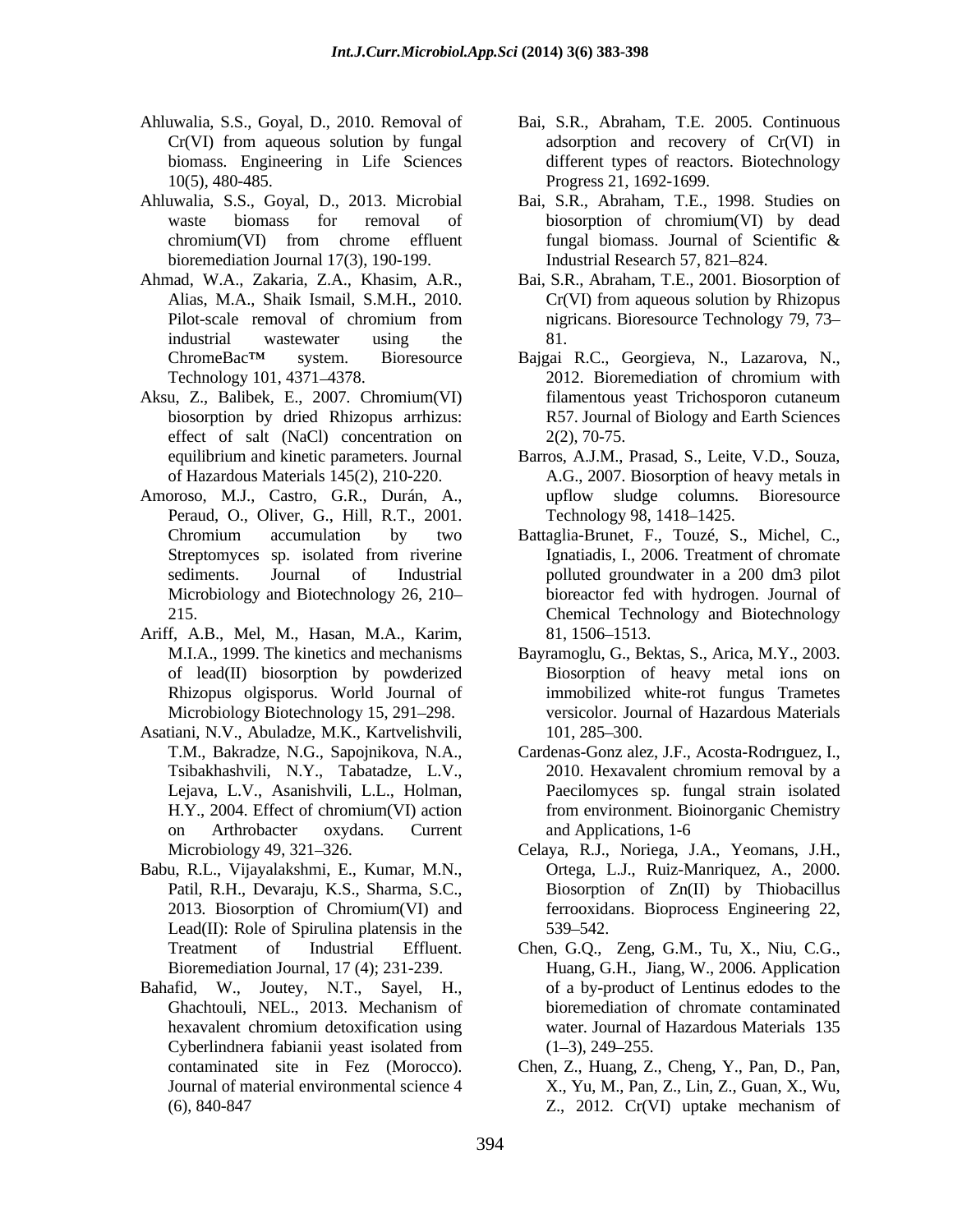- Cheung, K.H., Gu, J.D., 2007. Mechanism of
- bioaccumulation-the prospects for practical Botany, 67 (3): 460-464.
- Costa, M., 2003. Potential hazards of Experientia 46 (8), 834–840.
- Das, A.P., Mishra, S., 2010. Biodegradation of Journal of Serbian Chemical Society 75(4), the metallic carcinogen hexavalent chromium by an indigenously isolated
- Das, S., Mishra, J., Das, S.K., Pandey, S., Rao, D.S., Chakraborty, A., Sudarshan, M., Das,
- Das, S.K., Guha, A.K., 2009. Biosorption of
- Demirbas, E., Kobya, M., Senturk, E., Ozkan,
- Dias, M.A., Lacerda, I.C.A., Pimentel, P.F., de Holda, A., Kisielowska, E., 2013. Biological matrix. Letters in Applied Microbiology processing 49(1), 47–60.
- Donmez, G., Aksu, Z., 1999. The effect of Reeves, M.E., 1996. Biosorption of
- Bacillus cereus. Chemosphere 87(3), 211- Donmez, G.C., Aksu, Z., 2002. Removal of 216. 2016. Chronium (VI) from saline was tewaters by hexavalent chromium detoxification by 38, 751–762. chromium(VI) from saline wastewaters by Dunaliella species. Process Biochemistry 38, 751 762.
- microorganism and bioremediation Dulymamode, R., Sukhoo, N., Bhugun, I., application potential: a review. 2001. Evaluation of *Padina boergesenii* International Biodeterioration and (Phaeophyceae) as a bioindicator of heavy Biodegradation 59, 8–15. The extension of the metals: some preliminary results from Chojnacka, K., 2010. Biosorption and Mauritius. South African Journal of Botany, 67 (3): 460–464.
	- applications. Environment International 36, Gadd, G.M., 1990. Heavy metal accumulation 299 307. by bacteria and other microorganisms. Experientia 46 (8), 834–840.
	- hexavalent chromate in our drinking water. Gochev, V.K., Velkova, Z.I, Stoytcheva, M.S., Toxicology Applied Pharmacology 118, 1– 2010. Hexavalent chromium removal by 5. was temperature was the mycelium of Aspergillus awamori. 2010. Hexavalent chromium removal by waste mycelium of *Aspergillus awamori*. Journal of Serbian Chemical Society 75(4), 551 564.
	- bacterial strain. Journal of Carcinogenesis 9, 6-13. Pseudomonas sp. in aerobic continuous Gopalan, R., Veeramani, H., 1994. Studies on microbial chromate reduction by suspended growth cultures. Biotechnology and Bioengineering 43(6), 471-476.
	- N., Thatoi, H., 2014. Investigation on Goyal, N., Jain, S.C., Banerjee, U.C., 2003. mechanism of Cr(VI) reduction and Comparative studies on the microbial removal by *Bacillus amyloliquefaciens*, a adsorption of heavy metals. Advances in novel chromate tolerant bacterium isolated Environmental Research 7, 311–319. Comparative studies on the microbial Environmental Research 7, 311-319.
	- from chromite mine soil. Chemosphere 96, Gravrilescu, M., 2004. Removal of heavy 112-121. metals from the environment by hexavalent chromium by *Termitomyces*  metals from the environment by biosorption. Engineering in Life Sciences 4(3), 219-232.
	- *clypeatus* biomass: Kinetics and Gupta, R., Ahuja, P., Khan, S., Saxena, R.K., transmission electron microscopic study. Journal of Hazardous Materials, 167((1-3), biosorbents: meeting challenges of heavy 685-691. metal pollution in aqueous solutions. Mohapatra, H., 2000. Microbial Current Sciences 78, 967-973.
	- T., 2004. Adsorption kinetics for the Gupta, V.K., Shrivastava, A.K., Jain, N., 2001. removal of chromium(VI) from aqueous Biosorption of chromium(VI) from solutions on the activated carbons prepared aqueous solutions by green algae Spirogyra from agricultural wastes. Water SA 30, species. Water Research 35(17), 4079– 533 539. Biosorption of chromium(VI) from 4085.
	- Castro, H.F., Rosa, C.A., 2002. Removal of removal of Cr(VI) ions from aqueous heavy metals by an Aspergillus terreus solutions by *Trichoderma viride*. strain immobilized in a polyurethane Physicochemical problems of minerals removal of Cr(VI) ions from aqueous solutions by *Trichoderma viride*. Physicochemical problems of minerals
	- 34, 46 50. copper(II) ions on the growth and uranium by *Pseudomonas aeruginosa* bioaccumulation properties of some yeasts. strain CSU: characterization and Process Biochemistry 35, 135–142. comparison studies, Biotechnology and processing 49(1), 47–60.<br>Hu, M.Z.C., Norman, J.M., Faison, B.D., Reeves, M.E., 1996. Biosorption strain CSU: characterization and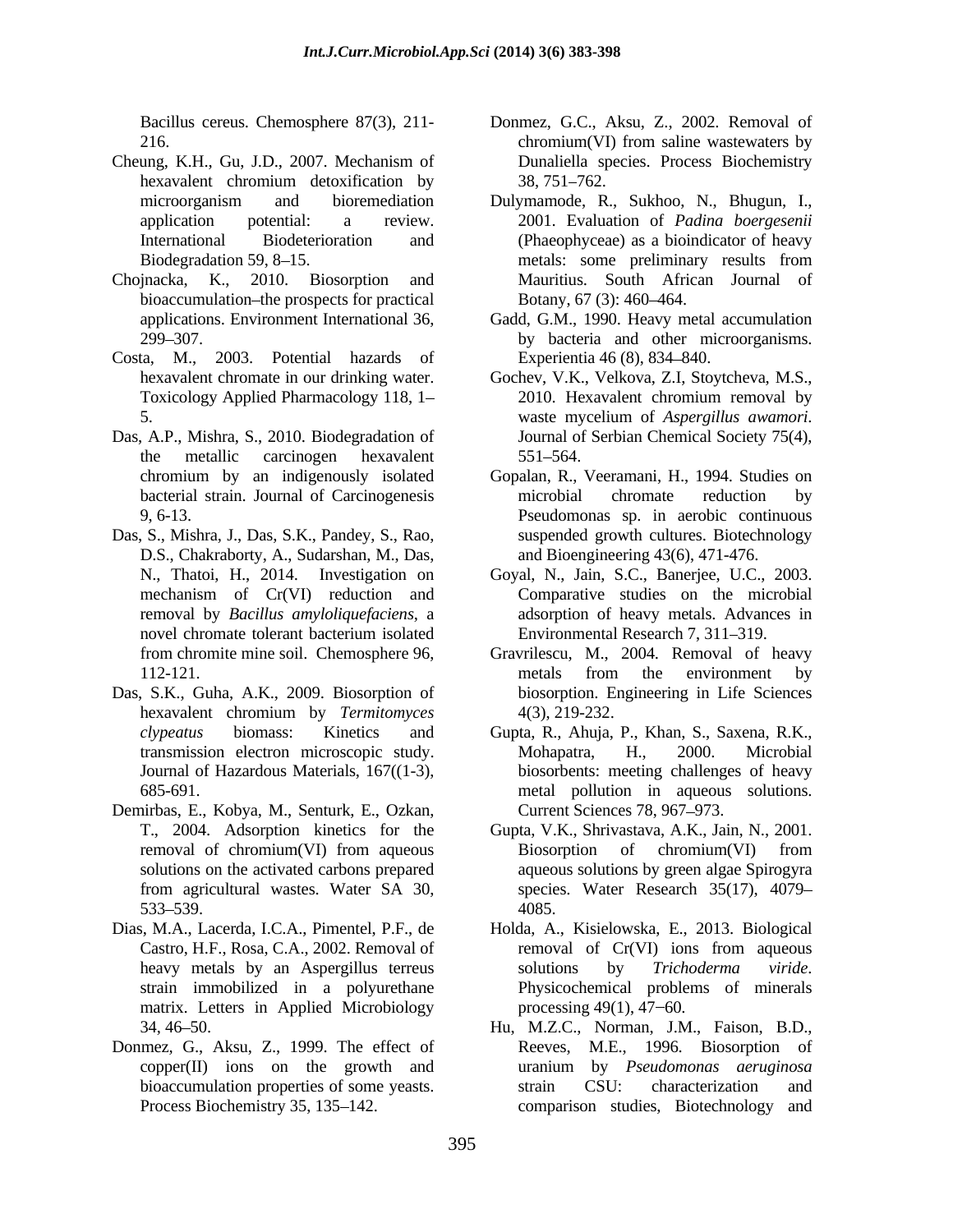- Ismael, A.R., Rodriguez, X., Gutierrez, C., Marsh, T.L., McInerney, M.J., 2001. fungal biomasss. Bioinorgnaic chemistry and applications  $2(1-2)$ , 1-7.
- wastes. Bioremediation Journal  $17(1)$ ,  $30-58$ ,  $57-63$ .
- Kang, O.L., Ramli, N., Said, M., Ahmad, M., alvarezii waste biomass: A potential
- Kavita, B., Keharia, H., 2013. Biosorption potential of Trichoderma gamsii biomass
- Khambhaty, Y., Mody, K., Basha, S., Jha, B.,
- Kumar, R., Bishnoi, N.R., Garima, A., Nameni, M., Moghadam, M.R.A., Arami, M., biomass. Chemical Engineering Journal
- Laxman, S.R., More, S., 2002. Reduction of
- Lee, D.C., Park, C.J., Yang, J.E., Jeong, Y.H.,
- Loukidou, M.X., Zouboulis, A.I., Karapantsios,
- Malkoç, E., Nuhoglu, Y., 2003. The removal of

Bioengineering 51(2), 237 247. Environmental Bulletin 12(4), 376-381.

- Moctezuma, M.G., 2004. Biosorption of Relationship of hydrogen bioavailability to Chromium(VI) from aqueous solution onto chromate reduction in aquifer sediments. Marsh, T.L., McInerney, M.J., 2001. Applied and Environmental Microbiology 67(4), 1517-1521.
- Jain, M, Garg, V.K., Kadirvelu, K., 2013. Mattuschka, B., Straube, G., 1993. Biosorption Chromium removal from aqueous system of metals by waste biomass. Journal of and industrial wastewater by agricultural Chemical Technology and Biotechnology of metals by waste biomass. Journal of  $58, 57 - 63.$ 
	- 39. Melo, J.S., D Souza, S.F., 2004. Removal of Yasir, S.M., Ariff, A., 2011. Kappaphycus chromium by mucilaginous seeds of Ocimum basilicum. Bioresource Technology 92, 151–155.
	- biosorbent for the chromium ions removal. Mor, S., Ravindera, K., Bishnoi, N.R., 2002. Journal of Environmental Sciences 23(6), Adsorption of chromium using activated 918 922. Baggase carbon as adsorbent. Indian Mor, S., Ravindera, K., Bishnoi, N.R., 2002. Adsorption of chromium using activated Journal of Environment Protection 22(5), 564 568.
	- for removal of Cr(VI) from electroplating Murugan, M., Subramanian, E., 2003. industrial effluent. International Journal of Biosorbent Cupressus Female Cone in the Chemical Engineering, 12, 1-7. efficient treatment of effluent containing 2009. Kinetics equilibrium and Research 62, 1071–1078. Murugan, M., Subramanian, E., 2003. Cr(VI). Journal of Scientific and Industrial Research 62, 1071–1078.
	- thermodynamic studies on biosorption of Muter, O., Lubinya, I., Millers, D., Grigorjeva, hexavalent chromium by dead fungal L., Ventinya, E., Rapoport, A., 2002. biomass of marine Aspergillus niger. Cr(VI) sorption by intact and dehydrated Chemical Engineering Journal 145(1), 489- Candida utilis cells in the presence of other Absolute 195. The metals. Process Biochemistry 38, 123–131.
	- Bishnoia, B., 2008. Biosorption of 2008. Adsorption of hexavalent chromium chromium(VI) from aqueous solution and from aqueous solutions by wheat bran. electroplating wastewater using fungal International of Journal Environment 2008. Adsorption of hexavalent chromium Science & Technology 5(2), 161-168.
	- 135(3), 202-208. Nourbakhsh, M., Sag, Y., Ozer, D., Aksu, Z., hexavalent chromium by Streptomyces study of various biosorbents for removal of griseus. Minerals Engineering 15, 831–837. chromium (VI) ions from industrial Katsal, T., Calgar, A., 1994. A comparative chromium(VI) ions from industrial wastewater. Process Biochemistry 29, 1-5.
	- Rhee, H.I., 2000. Screening of hexavalent Oliveira, E.A., Montanher, S.F., Andrade, chromium biosorbent from marine algae. Applied Microbiology Biotechnology 54, 2005. Equilibrium studies for the sorption 597–600. of chromium and nickel from aqueous T.D., Matis, K.A., 2004. Equilibrium and A.D., Nobrega, J.A., Rollemberg, M.C., 2005. Equilibrium studies for the sorption of chromium and nickel from aqueous solutions using raw rice bran. Process Biochemistry 40(11), 3485–3490.
	- kinetic modeling of chromium(VI) Orozco, A.M.F., Contreras, E.M., Zaritzky, biosorption by Aeromonas caviae. Colloids N.E., 2008. Modelling Cr(VI) removal by a and Surfaces A 242, 93-104. combined carbon-activated sludge system. Journal of Hazardous Materials 150, 46-52.
	- chromium(VI) from synthetic wastewater Overah, L.C., 2011. Biosorption of Cr(III) from by Ulothrix zonata. Fresenius aqueous solution by the leaf biomass of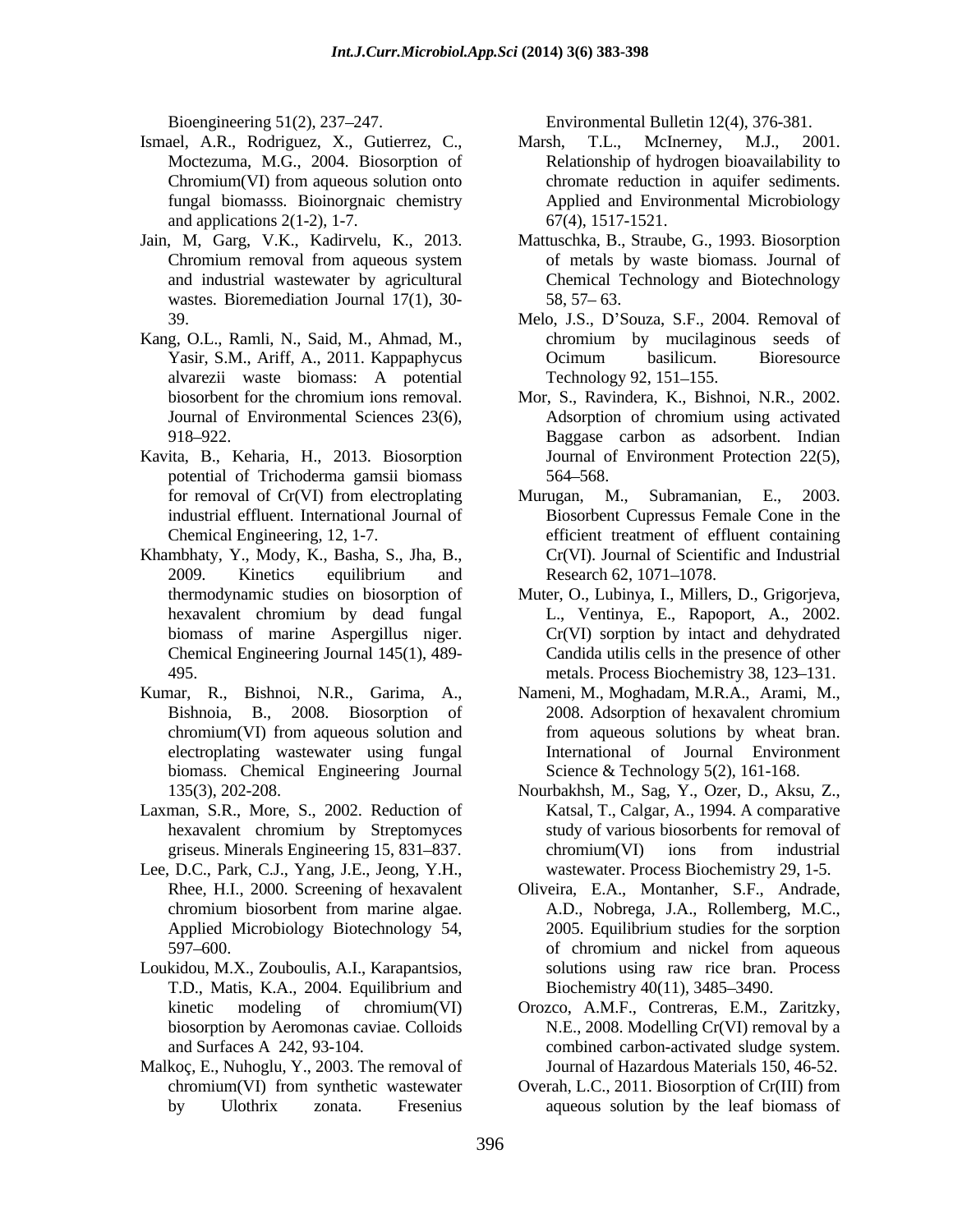of Applied Science and Environmental Management, 15 (1) 87 – 95. Trichoderma harzianum strain. Asian

- Ozdemir, G., Ozturk, T., Ceyhan, N., Isler, R., Cosar, T., 2003. Heavy metal biosorption
- Park, D., Yun, Y.S., Kim, J.Y., Park, J.M., 2008. How to study Cr(VI) biosorption: use Life Sciences 4, 276–80.
- Park, D., Yun, Y.S., Park, J.M., 2005. Use of of hexavalent chromium: screening and
- Polti, M.A., Amoroso, M.J., Abate, C.M., 2011.
- Prasanjit, B., Sumathi, S., 2005. Uptake of
- Quintelas, C., Fonseca, B., Silva, B.,
- 
- Sahranavard, M., Ahmadpour, A., Doosti,
- Saranraj, P., Stella, D., Reetha, D., Mythili, K.,
- Sarin, V., Pant, K.K., 2006. Removal of 1407-1416.
- Sarkar, S., Satheshkumar, A., Pradeepa, N.,

Calotropis procera – 'Bom bom'. Journal Premkumar, R., 2010. Hexavalent Premkumar, R., 2010. Hexavalent chromium removal by live mycelium of a Trichoderma harzianum strain. Asian Journal of Experimental Biological Sciences 1(3), 606-613.

- by biomass of Ochrobactrum anthropi Say, R., Yilmaz, N., Denizli, A., 2004. producing exopolysaccharide in activated sludge. Bioresource Technology 90, 71–74. synthetic solutions by the fungus Removal of chromium(VI) ions from synthetic solutions by the fungus Penicillium purpurogenum. Engineering in Life Sciences  $4, 276 - 80$ .
- of fermentation waste for detoxifying Sethuraman, P., Balasubramanian, N., 2010. Cr(VI) in aqueous solution. Chemical Removal of Cr(VI) from aqueous solution Engineering Journal 136, 173 179. using Bacillus subtilis, Pseudomonas dead fungal biomass for the detoxification aeruginosa and Enterobacter cloacae. International Journal of Engineering Science and Technology 2(6), 1811-1825.
- kinetics. Process Biochemistry 40, 2559 Shouman, A., Fathy, N.A., Khedr, S.A., Attia, 2565. A.A., 2013. Comparative Biosorption Intracellular chromium accumulation by **Example 2018** Raw and Modified Palm Branches, Streptomyces sp. MC1. Water Air & Soil Advances in Physical Chemistry, 1-9 Studies of Hexavalent Chromium Ion onto Raw and Modified Palm Branches, Advances in Physical Chemistry, 1-9
- Pollution 214, 49 57. Shugaba, A., Buba, F., Kolo, B.G., Nok, A.J., chromium by Aspergillus foetidus. Journal of Material Cycles and Waste Management 7, 88–92. **Example 2. Example 2. Constant 2. Constant 2. Petroleum & Environmental** Ameh, D.A., Lori, J.A., 2012. Uptake and reduction of hexavalent chromium by Aspergillus niger and Aspergillus parasiticus. Petroleum & Environmental Biotechnology 3(3), 119-127.
- Figueiredo, H., Tavares, T., 2009. Silva, B., Figueiredo, H., Neves, I.C., Tavares, Treatment of chromium(VI) solutions in a T., 2009. The role of pH on Cr(VI) pilot-scale bioreactor through a biofilm of Arthrobacter viscosus supported on GAC. viscosus. International Journal of Chemical Bioresource Technology 100, 220–226. and Biological Engineering 2(2), 100-103. reduction and removal by Arthrobacter
- Rezaei, H., 2013. Biosorption of chromium by Srinath, T., Verma, T., Ramteke, P.W., Garg, using Spirulina sp. Arabian Journal of S.K., 2002. Chromium(VI) biosorption and Chemistry In Press bioaccumulation by chromate resistant bacteria. Chemosphere 38, 427-435.
	- M.R., 2011. Biosorption of hexavalent Stuetz, R.M., Madgwick, J.C., Gee, A.R., 1993. chromium ions from aqueous solutions using almond green hull as a low-cost biosorbent. European Journal of Scientific biohydrometallurgical symposium,Torma, Research 58(3), 392-400. A.E., Apel, M.L., Brierley, C.L., (eds), The 2010. Bioadsorption of chromium resistant Immobilisation of biosorbed metal ions In Proceedings of the international Minerals, Metals and Materials Society, Warrendale, PA., pp.............
	- Enterococcus casseliflavus isolated from Tobin, J.M., Roux, J.C., 1998. Mucor tannery effluents. Journal of Ecobiotechnology 2(7),17-22. tanning effluent. Water Research 32(5), biosorbent for chromium removal from 1407 1416.
	- chromium from industrial waste by using Tunali, S., Kiran, I., Akar, T., 2005. eucalyptus bark. Bioresource Technology Chromium(VI) biosorption characteristics 97, 15 20 of Neurospora crassa fungal biomass. Minerals Engineering, 18(7) 681–689.